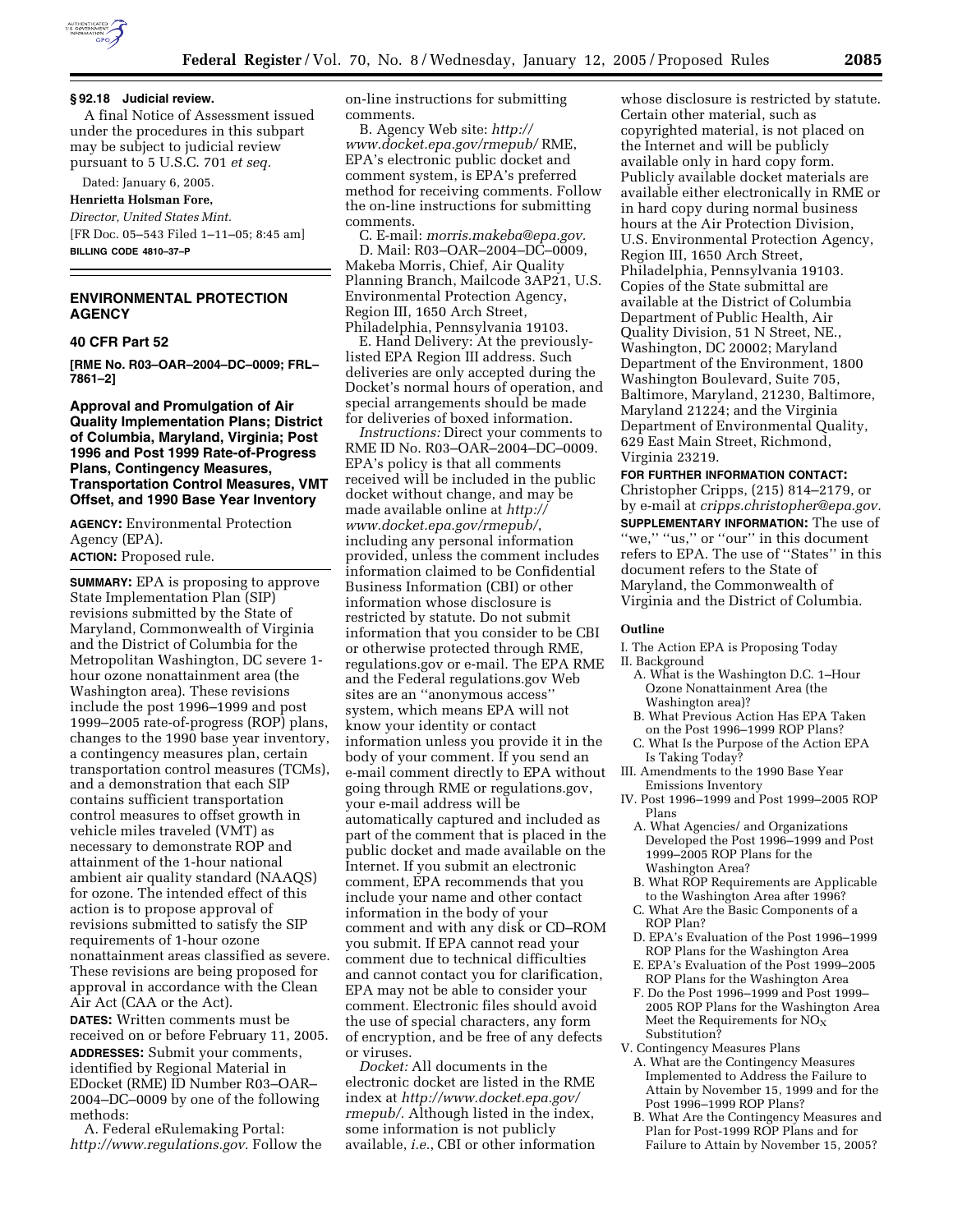- VI. Vehicle Miles Traveled (VMT) Offset SIP and Transportation Control Measures (TCMs)
	- A. What Is a VMT Offset SIP?
	- B. EPA's Analysis of VMT Offset SIP in the 2004 SIP Revisions?
- C. What TCMs Are Part of the SIP?
- VII. Motor Vehicle Emissions Budgets (MVEBs)
	- A. Background for Transportation Conformity
	- B. What Motor Vehicle Emissions Budgets Currently Apply in the Washington Area
	- C. Effect of This Action on the Motor Vehicle Emissions Budgets for the Washington Area
- D. Review of the Motor Vehicle Emissions Budgets in the Post 1996–1999 ROP and Post 1999–2005 ROP Plans
- E. What Are the Motor Vehicle Emissions Budgets in the ROP Plans?
- VIII. Prerequisites for Approval for the Post 1996–1999 and Post 1999–2005 ROP Plans
- IX. Proposed Actions
- X. Statutory and Executive Order Reviews

#### **I. The Action EPA Is Proposing Today**

The EPA is proposing approval of the post 1996–1999 ROP plans, the post 1999–2005 ROP plans and the contingency measure plans for both ROP and attainment submitted by the

District of Columbia, Maryland and Virginia (''the States'') for the Washington area. In addition, EPA is also proposing approval of the States' revisions to the 1990 base year emissions inventory, TCMs, and a demonstration that the SIP for each State contains sufficient TCMs to offset growth in VMT as necessary to achieve ROP and to attain the ozone NAAQS (commonly referred to as the VMT Offset SIP). Tables 1 and 2 identify the initial submittal dates and the dates on which the States' submitted amendments for these plans and measures:

# TABLE 1.—POST 1996–1999 ROP PLANS FROM THE STATES

| DC | MD 1                                                                                    | VA |
|----|-----------------------------------------------------------------------------------------|----|
|    | Initial submittal dates    November 10, 1997    December 24, 1997    December 19, 1997. |    |

1 Maryland SIP revision submittals labeled as 97–04 and 99–12.

The post 1996–1999 ROP Plan SIP revisions also include certain TCMs, specifically those TCMs identified in Appendix H of the States' submittals.

TABLE 2.—1999–2005 ROP PLANS, CONTINGENCY MEASURES PLAN, AMENDMENTS TO THE 1990 BASE YEAR INVENTORY, AND VMT OFFSET PLANS

| DC                                                                                                                                                      | MD <sup>2</sup> | VA                 |
|---------------------------------------------------------------------------------------------------------------------------------------------------------|-----------------|--------------------|
| lnitial submittal dates   September 5, 2003   September 2, 2003   August 19, 2003.<br>Amended submittal dates    February 25, 2004    February 24, 2004 |                 | February 25, 2004. |

2 Maryland SIP revision submittals labeled as 03–05 and 04–01.

Hereafter, the SIP revisions listed in Table 2 of this document will be called the ''2004 SIP revisions.'' The States' 2004 SIP revisions include the post 1999–2005 ROP plans, the VMT Offset SIPs, revisions to the 1990 base year emissions inventory, and the contingency measures plans for ROP and attainment for the Washington area. The 2004 SIP revisions also include certain TCMs, namely those TCMs identified in Appendix J of the SIP revision submittals. The 2004 SIP revisions also include the States' attainment demonstration plans for the Washington area. Those attainment demonstration plans are the subject of a separate rulemaking action.

#### **II. Background**

#### *A. What Is the Washington DC 1–Hour Ozone Nonattainment Area?*

The Washington area is comprised of the entire District of Columbia (the District), a portion of Maryland (Calvert, Charles, Frederick, Montgomery, and Prince George's Counties), and a portion of Virginia (Alexandria, Arlington County, Fairfax, Fairfax County, Falls

Church, Manassas, Manassas Park, Prince William County, and Stafford County).

#### *B. What Previous Action Has EPA Taken on the Post 1996–1999 ROP Plans?*

On January 3, 2001 (66 FR 586), the EPA approved the States' post 1996– 1999 ROP plans, attainment demonstration plans (those submitted during 1998 and 2000) and an attainment date extension for the Washington area. A petition for review of that final rule was filed. On July 2, 2002, the United States Courts of Appeals for the District of Columbia Circuit (the court) ruled on the petition and vacated our January 3, 2001 approval of the States' attainment demonstrations, their 1996–1999 ROP plans and the attainment date extension. (*See Sierra Club* v. *Whitman,* 294 F.3d 155, 163 (D.C. Cir. 2002) (''*Sierra Club I*''). Among other things, the court said that the EPA was without authority to extend the Washington area's attainment deadline unless it also ordered the area to be reclassified as a ''severe'' area. The court also found that

the attainment demonstration and ROP plans were deficient because neither contained approved contingency measures as required by sections  $172(c)(9)$  and  $182(c)(9)$  of the Clean Air Act (CAA or the Act). *Id.* at 164. Furthermore, the court determined that in addition to a 9 percent reduction in baseline emissions from 1996 to 1999, an area with an attainment date in 2005 must have an approved ROP plan that demonstrates ROP to 2005. *Id.* at 163. The Washington area's post 1996–1999 ROP plan, that had been submitted by each of the States, demonstrated ROP only through 1999.

On January 24, 2003 (68 FR 3410), EPA published a final rule determining that the Washington area failed to attain the November 15, 1999 ozone attainment deadline for serious areas and reclassifying the Washington area from serious to severe ozone nonattainment. That final rule also specified the additional SIP elements mandated by the CAA for that severe area, that would have to be adopted and submitted as SIP revisions by the States for the Washington area as a result of its reclassification to severe.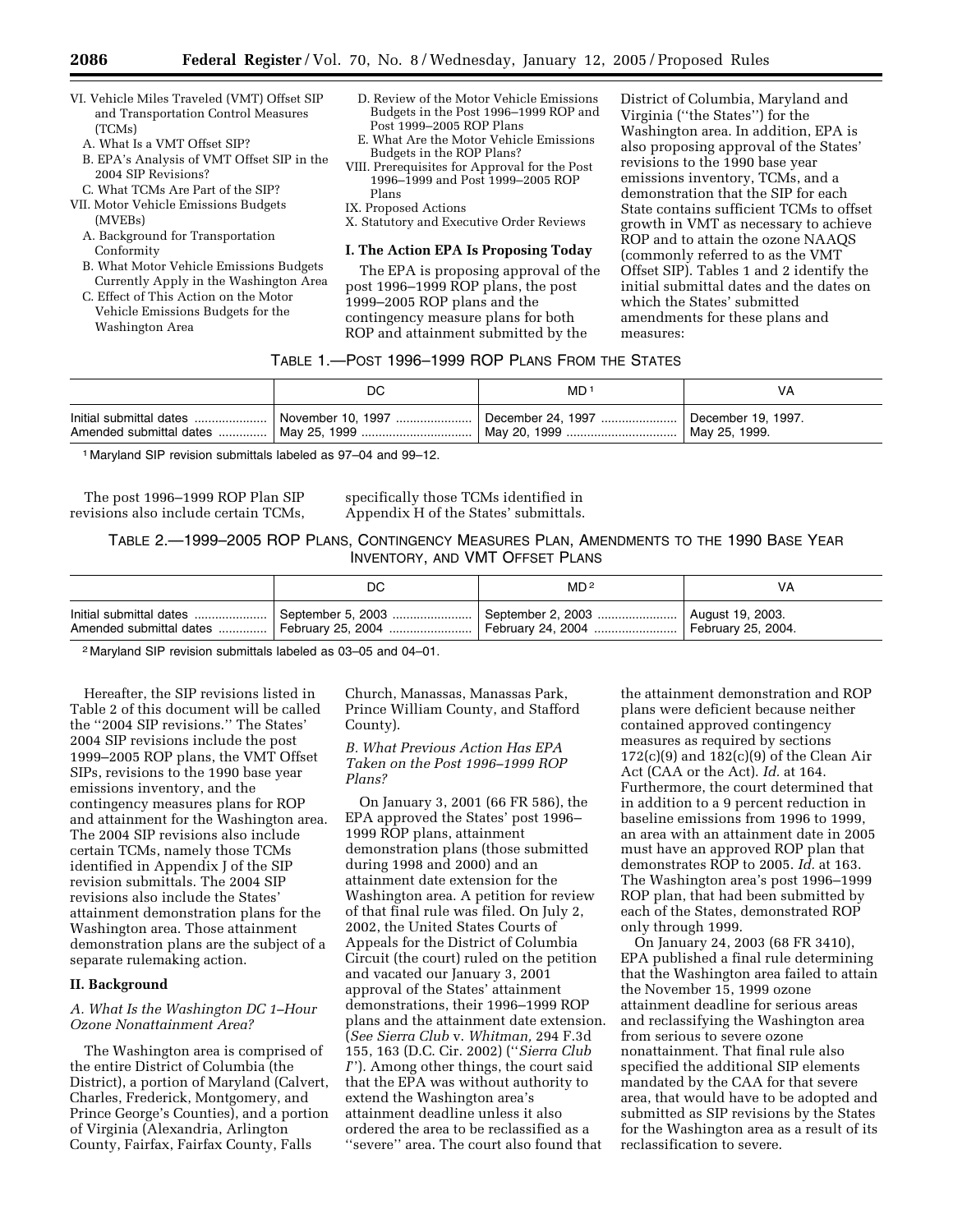On April 17, 2003 (68 FR 19106), EPA conditionally approved the States' post 1996–1999 ROP plans and those versions of the attainment demonstration plans submitted during 1998 and 2000, contingent upon the States fulfilling commitments they made to submit the additional elements required of SIPs for a severe area within one year. The Sierra Club filed a petition for review of that final rule alleging, among other things, that EPA could not lawfully conditionally approve these SIP revisions due to a lack of specificity in the States' commitment letters, and that EPA should require the post 1996–1999 ROP plans be revised to use the latest mobile sources emission factor model.

On February 3, 2004, the court ruled on that petition and issued its opinion vacating our April 17, 2003 rule. The court granted the petition solely on the issue that use of a conditional approval was not appropriate nor available to EPA on these SIPs. The court denied the petition for review in all other respects. (*See Sierra Club* v. *EPA,* 356 F.3d at 301–04 (D.C. Cir. 2004) (''*Sierra Club II*'').3 On April 23, 2004, the court issued its mandate, thereby relinquishing jurisdiction over the post 1996–1999 ROP plans and the attainment demonstration SIP revisions and remanding them back to EPA.

#### *C. What Is the Purpose of the Action EPA Is Taking Today?*

Given that the States have now adopted and submitted contingency measures plans and ROP plans through to the 2005 attainment year, EPA is proposing to approve the post 1996– 1999 ROP plans that applied to the Washington area pursuant to the area's initial classification as a serious ozone nonattainment area. In addition, EPA is proposing approval of the States' revisions to the 1990 base year emissions inventory. EPA is also proposing to approve the 2004 SIP revisions listed in Table 2 of this document, namely the post 1999–2005 ROP plans, contingency measures plans, and VMT offset plans that apply to the Washington area as a result of its reclassification to severe 1-hour ozone nonattainment. The contingency measure plans identify those measures that were implemented as a consequence of the failure of the Washington area to meet its original

November 15, 1999 serious area attainment date, and also identify those adopted measures that will be implemented should the now reclassified Washington area fail to attain the1-hour ozone NAAQS by the severe area deadline date of November 15, 2005 or if the area fails to make reasonable further progress (RFP) or meet a ROP milestone. In addition, EPA is proposing to approve certain TCMs which were made part of the States' post 1996–1999 ROP plans as well as part of the 2004 SIP revisions. These SIP revisions and our rationale for proposing to approve them are discussed in more detail in the subsequent sections of this document.

### **III. Amendments to the 1990 Base Year Emissions Inventory**

EPA mandated the use of the MOBILE6 model for the post-1999 ROP plan development and also required associated revisions to the 1990 base year inventory. (*See* 68 FR at 3418, January 24, 2003; and the joint memorandum issued by EPA's Office of Air Quality Planning & Standards and Office of Transportation & Air Quality, January 18, 2002)<sup>4</sup> As we explained in our January 24, 2003 final rule, requiring the use of MOBILE6 to calculate the 2002 and 2005 ROP target levels will ''necessitate a revision to the 1990 base year inventory which is, among other things, the planning base line from which the 2002 and 2005 ROP targets are calculated.'' In their 2004 SIP revisions, the States updated the 1990 base year inventory to reflect the use of MOBILE6. This affected the base year on-road mobile source inventory as well as the emissions resulting from vehicle refueling and the benefits of stage II vapor recovery and of reformulated gasoline (RFG). The States also made other changes as a result of new inventory methods and information.

The States added several new sources to the point source inventory, that is, large stationary sources of VOC and nitrogen oxides  $(NO<sub>X</sub>)$  emissions, as result of the area's January 24, 2003 reclassification to severe ozone nonattainment. This reclassification lowered the threshold of what is considered a major stationary source to 25 tons per year (TPY) from 50 TPY. This resulted in additional sources being added to the point source inventory for  $NO<sub>x</sub>$  emissions. The threshold for inclusion in the point

source inventory for VOC emissions had already been 10 TPY of VOC emissions and remains at this level.

The States also updated the area and nonroad portion of the inventory for aircraft emissions and ground support equipment at commercial airports using the Emissions Dispersion Modeling System (EDMS) to recompute the 1990 base year emissions. The Federal Aviation Administration requires EDMS as the methodology for performing air quality emissions and air quality analyses modeling for aviation sources. It further requires airport sponsors to use the most recent EDMS model to calculate all emissions at airports to satisfy the National Environmental Policy Act (NEPA), the CAA's general conformity requirements, and other statutorily mandated analyses. EPA has endorsed the use of EDMS.

The prior methodology used by the States for the 1990 inventory, as compared to EDMS, resulted in higher base year  $NO<sub>x</sub>$  emissions and provided for higher allowable levels of  $NO<sub>x</sub>$ emissions for these source categories. Therefore, the prior methodology would have set a higher  $NO<sub>x</sub>$  emissions budget against which general conformity would be determined in future years' analyses. However, as previously noted, EDMS is the required methodology for performing the future years' general conformity analyses, themselves. The States' revisions to update and recompute the SIPs' 1990 base year area and nonroad inventory for aircraft emissions and ground support equipment at commercial airports using EDMS provide for consistency between the methodologies used to establish the  $SIPs'$  allowable  $NO<sub>X</sub>$  growth budget and for performing future year's general conformity analyses. The States have also based the 2002 and 2005 year area aircraft emissions and ground support equipment at commercial airports portions of the area and nonroad portion of the inventory upon EDMS projections. EPA is proposing to approve the changes to the 1990 base year inventories.

### **IV. Post 1996–1999 and Post 1999–2005 ROP Plans**

*A. What Agencies and Organizations Developed the Post 1996–1999 and Post 1999–2005 ROP Plans for the Washington Area?* 

The District, Virginia and Maryland must demonstrate reasonable further progress (RFP) for the Washington area. These jurisdictions, under the auspices of the Metropolitan Washington Air Quality Committee (MWAQC), with the assistance of the Metropolitan

<sup>3</sup>On April 16, 2004, the court issued an order revising the February 3, 2004 opinion to address a petition for rehearing and leaving its decision to vacate and remand the conditional approval to EPA intact. *Sierra Club* v. *EPA,* 356 F.3d 296, 301–304 (D.C. Cir.) 2004), *amended by* No. 03–1084, 2004 WL 877850 (D.C. Cir. Apr. 16, 2004).

<sup>4</sup> Joint Memorandum dated January 18, 2002, From John S. Seitz, Director, Office of Air Quality Planning & Standards, and Margo Tsirigotis Oge, Director of Office of Transportation and Air Quality, ''Policy Guidance for the Use of MOBILE6 in SIP Development and Transportation Conformity''.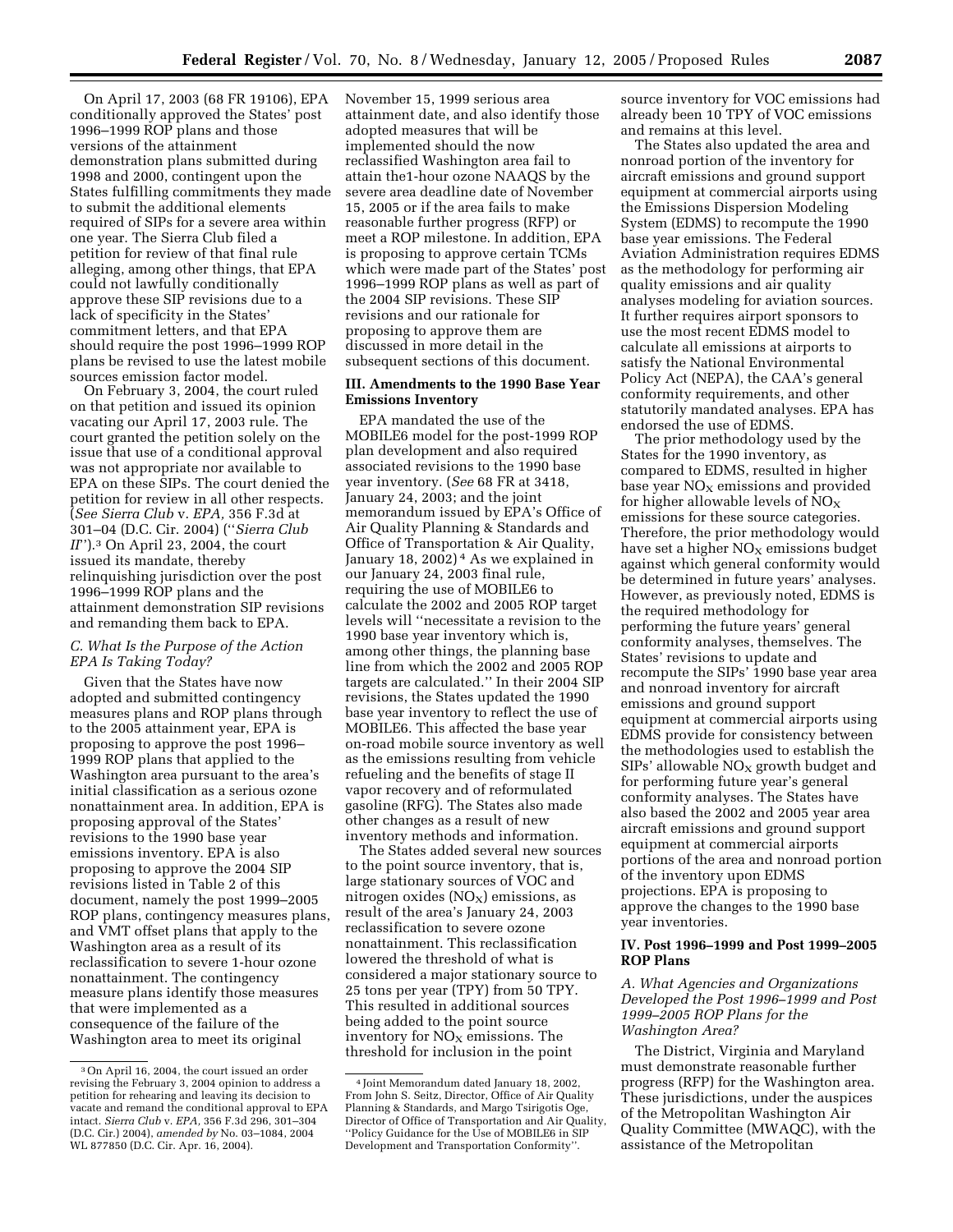Washington Council of Governments (COG), collaborated on a coordinated post 1996–1999 ROP plan and later a coordinated post 1999–2005 ROP plan for the Washington area. The MWAQC includes state and local elected officials and representatives of the District's Department of Health (DoH), the Maryland Department of the Environment (MDE), the Virginia Department of Environmental Quality (VADEQ) and the National Capital Region Transportation Planning Board (TPB). The CAA provides for such interstate coordination for multi-state nonattainment areas. Because control strategy SIPs, such as the ROP plans, must establish and identify motor vehicle emissions budgets (MVEBs) for use in conformity determinations of transportation improvement plans, municipal planning organizations have historically been involved in air quality planning in the Washington area. The MWAQC ensures consultation with the TPB during the development of the Washington area ROP plans and their associated MVEBs. The post 1996–1999 ROP plan and the post 1999–2005 ROP plan each include the emission target levels that demonstrate ROP for the milestone year(s), the projections of growth and the total amount of creditable reductions required for the entire Washington area. The District, Maryland and Virginia agreed to apportion this total amount of required creditable reductions among themselves. Although both the ROP plans were developed on an area-wide basis, each State met the CAA requirements by submitting the post 1996–1999 ROP plan and the post 1999– 2005 ROP plan to the EPA as revisions to its SIP.

#### *B. What ROP Requirements Are Applicable to the Washington Area After 1996?*

The CAA requires that serious and above ozone nonattainment areas develop plans to reduce area-wide VOC base line emissions after 1996 by 3 percent per year (averaged over consecutive 3-year periods) until the year of the attainment date required for that classification of nonattainment area. The Washington area was initially classified as a serious ozone nonattainment area with an attainment date of November 15, 1999. As such, the Washington area States had and continue to have a requirement that a post 1996–1999 ROP plan be SIPapproved which demonstrates a 9 percent reduction in baseline emissions by 1999.

As previously noted, EPA published a final rule reclassifying the Washington

area to severe ozone nonattainment on January 24, 2003, effective March 25, 2003. The statutory attainment date for severe areas is November 15, 2005. The final rule reclassifying the Washington area to severe ozone nonattainment imposed additional requirements on the Washington area including, among other things, a post 1999–2005 ROP plan to achieve an additional 9 percent reduction in base line emissions between 1999 and 2002, and, a further 9 percent reduction between 2002 and 2005. This 9 percent reduction requirement is a continuation of the ROP requirement for a 15 percent reduction in VOC post 1990–1996. For post 1996 and post 1999 ROP plans, the Act allows the substitution of  $NO<sub>x</sub>$ emissions reductions for VOC emission reductions where equivalent air quality benefits are achieved as determined using the applicable EPA guidance.

#### *C. What Are the Basic Components of a ROP Plan?*

1. *An Overview*—A ROP plan consists of a plan to achieve a target level of emissions by each of the milestone years covered by the plan. There are several important emission inventories and calculations associated with the plan including the base year emissions inventory, future year projection inventories, and target level calculations. After accounting for growth in emissions after 1990, the plan must also demonstrate that future year emissions with be held to levels by the creditable control programs' emissions reductions to an amount that is less than or equal to the applicable target level. One method for demonstrating this is to determine how many emission reductions are required by subtracting the target level from the future year uncontrolled emissions.

2. *How is the Target Level Determined?*—EPA has issued guidance on how to calculate the target levels. This guidance outlines a process for calculating a target level. In summary, the State first calculates the 1996 VOC target level that corresponds to the 15 percent reduction in VOC baseline emissions (the 15 percent plan) required under section 182(b)(1) of the Act. The target level starts with the 1990 ROP VOC inventory of VOC. The 1996 VOC target level equals the 1990 ROP VOC inventory minus:

(a) The ''noncreditable reductions'' due to the Federal Motor Vehicle Control Program (FMVCP) promulgated by January 1, 1990, (''FMVCP Tier 0'') and Reid Vapor Pressure (RVP) regulations required under section 211(h) of the Act (Phase 2 RVP),

(b) Any noncreditable reasonably available control technology (RACT) rule correction reductions required by section  $182(a)(2)(A)$  of the Act,<sup>5</sup> and,

(c) An amount equal to the required 15 percent reduction in baseline VOC emissions.

The required 15 percent reduction in baseline VOC emissions is not computed as 15 percent of the 1990 ROP VOC emissions inventory. Because section 182(b)(1)(C) defines ''base line emissions'' as the 1990 ROP inventory less those 1990 calendar year emissions that would be eliminated by the FMVCP Tier 0 and Phase 2 RVP programs by the milestone year, an ''adjusted'' 1990 base year inventory must be computed to reduce the 1990 ROP inventory by the amount of emissions that would be eliminated by implementation of the FMVCP Tier 0 and Phase 2 RVP programs. The required 15 percent reduction in baseline VOC emissions is, therefore, 15 percent of the ''adjusted'' 1990 base year inventory for 1996.

For subsequent milestone years, a similar process is used to compute the target level of emissions. For each three year period after 1996, the ''fleet turnover correction'' (FTC) (that amount of base line emission eliminated by FMVCP Tier 0 and Phase 2 RVP programs during that three year period) is computed and the ''adjusted'' 1990 base year inventory is computed (which is the ''adjusted'' 1990 base year inventory for the prior milestone year minus the relevant FTC). The target level for a milestone year is the target level for the prior milestone year minus the FTC for the three-year period minus the required ROP reductions.6 In the absence of  $NO<sub>X</sub>$  substitution, the required post-1996 ROP reduction is 9 percent of the adjusted 1990 VOC base year inventory for the milestone year in question. With  $NO<sub>X</sub>$  substitution, the required post-1996 ROP VOC reductions can be an amount less than 9 percent as long as the percentage of  $NO<sub>x</sub>$ substituted plus the VOC ROP percentage equals or exceeds 9 and as long as the amount of  $NO<sub>X</sub>$  substituted

<sup>5</sup>Any reductions in 1990 baseline emissions due to the corrections in vehicle inspection and maintenance programs under section 182(a)(2)(B) are also treated excluded from counting towards the required 15 percent reduction (*see* CAA section  $182(b)(1)(D)(iv)$ . There were no required corrections in vehicle inspection and maintenance programs in the Washington area and this provision will not be discussed further in this document.

 $^6\rm\,With$  the exception of 1999 when  $\rm NO_X$ substitution is used. In that case, for the 1999 VOC target level, the starting point is the 1996 VOC target level from the 15 percent plan, but for the 1999 NO<sub>x</sub> target level the 1990 ROP NO<sub>x</sub> inventory is used in lieu of a 1996 target level because the 15 percent plan does not set a  $NO<sub>x</sub>$  target level for 1996.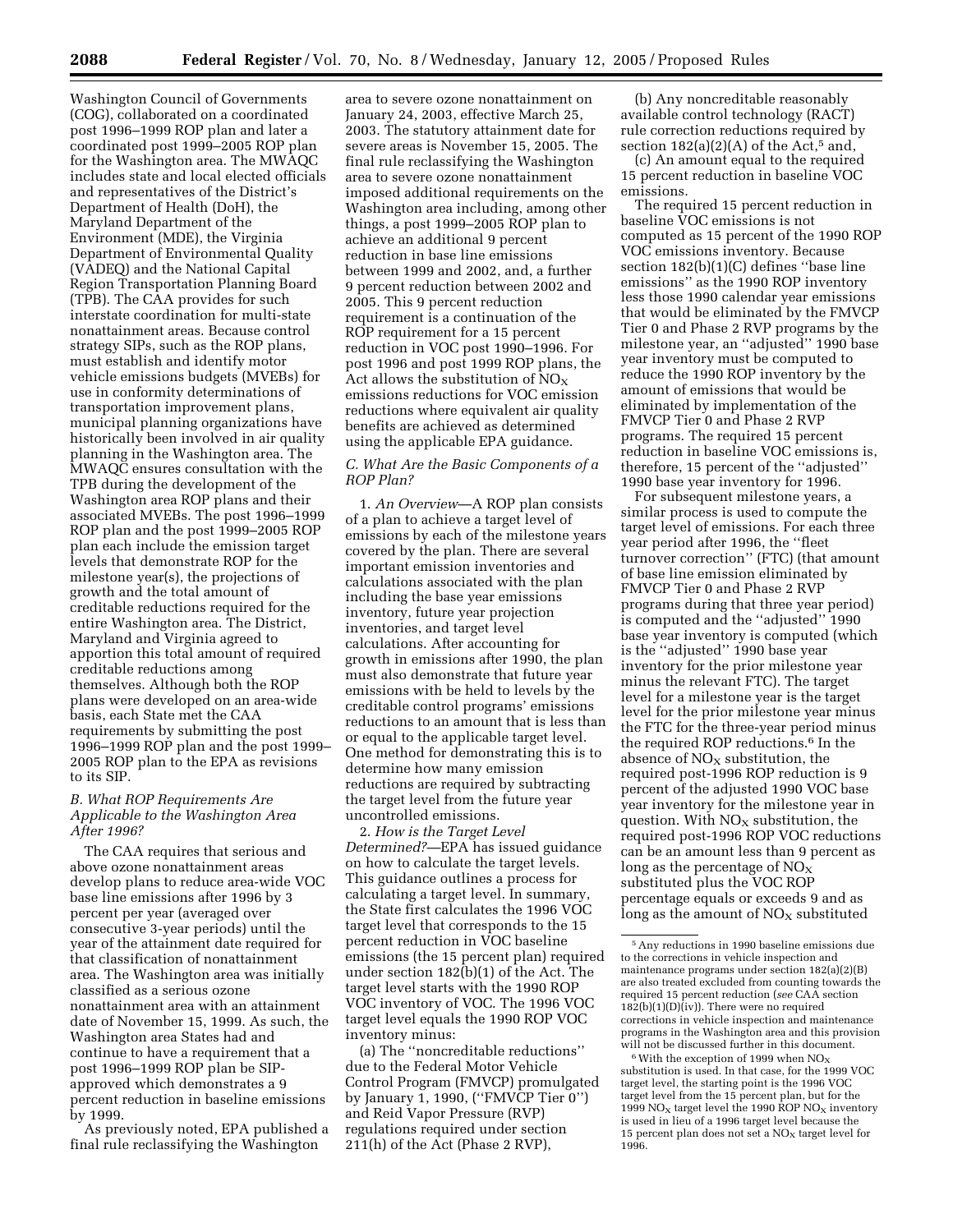meets EPA's December 1993 NOX Substitution Guidance. With  $NO<sub>X</sub>$ substitution, a  $NO<sub>x</sub>$  target is also

calculated along the same lines as for a VOC target.

Table 3 summarizes the process for computing ROP target levels continued through the 2005 milestone year:

# TABLE 3.—GENERAL PROCESS FOR COMPUTING ROP TARGET LEVELS

| Row     | Description                                                                       | How computed                                                                                    |
|---------|-----------------------------------------------------------------------------------|-------------------------------------------------------------------------------------------------|
| 1       |                                                                                   | 1990 base year inventory less biogenic emissions and sources<br>outside the nonattainment area. |
|         |                                                                                   | 1990 ROP inventory less emissions eliminated through 1996 by<br>Tier 0 FMVCP/Phase 2 RVP.       |
|         | Emissions eliminated through 1996 by Tier 0 FMVCP/Phase 2<br><b>RVP</b> Programs. | Row 1 minus Row 2 (see Note 1).                                                                 |
| $4$     |                                                                                   | Amount 1990 base year emissions reduced by required RACT<br>rule corrections (see Note 1).      |
| 5       |                                                                                   | 0.15 times Row 2.                                                                               |
|         |                                                                                   | Row 1 minus Rows 3, 4 and 5.                                                                    |
| 7       |                                                                                   | 1990 ROP inventory less emissions eliminated through 1999 by<br>Tier 0 FMVCP/Phase 2 RVP.       |
|         |                                                                                   | Row 2 minus Row 7 (see Note 2).                                                                 |
| 9       |                                                                                   | ROP Percentage (0.0 to 0.09) times Row 7 (see Note 3).                                          |
| 10      |                                                                                   | Row 6 minus Rows 8 and 9 (See Note 4).                                                          |
| 11      |                                                                                   | 1990 ROP inventory less emissions eliminated through 2002 by<br>Tier 0 FMVCP/Phase 2 RVP.       |
| 12      |                                                                                   | Row 7 minus Row 11.                                                                             |
|         |                                                                                   | ROP Percentage (0.0 to 0.09) times Row 11 (see Note 2).                                         |
| 14      |                                                                                   | Row 10 minus Rows 12 and 13.                                                                    |
| 15 ………… |                                                                                   | 1990 ROP inventory less emissions eliminated through 2005 by<br>Tier 0 FMVCP/Phase 2 RVP.       |
| 16      |                                                                                   | Row 15 minus Row 11.                                                                            |
|         |                                                                                   | ROP Percentage (0.0 to 0.09) times Row 15 (see Note 2).                                         |
|         |                                                                                   | Row 14 minus Rows 16 and 17 (see Note 3).                                                       |

Note 1. With NO<sub>X</sub> substitution this need not be computed for any 1999 or later NO<sub>X</sub> target levels. Also, because RACT was not required on sources of NO<sub>X</sub> prior to 1990, there were no RACT rule corrections that might reduce 1990 base line NO<sub>X</sub> emissions and thus this need not be computed for any 1999 or later  $NO<sub>x</sub>$  target levels.

Note 2. Formula shown for 1999 applies to VOC. When using NO<sub>X</sub> substitution the FTC for 1999 is Row 1 minus Row 7.

**Note 3.** For any three-year, post-1999 period, States are free to choose the amount of NO<sub>x</sub> substituted as long as the percentage of VOC plus the percentage of NO<sub>x</sub> reduction equals 9 percent (0.09), and, as long as th stituted found in EPA's December 1993 NO $_{\rm X}$  Substitution Guidance.

Note 4. When  $NO<sub>X</sub>$  substitution is used, the 1999 target level starts with the 1990 ROP inventory, not a 1996 target level, and hence would be Row 1 minus Rows 8 and 9. Row 4 is not relevant when computing  $NO<sub>x</sub>$  targets.

# *D. EPA's Evaluation of the Post 1996– 1999 ROP Plans for the Washington Area*

1. How Were the 3 Percent per Year Reduction Needs for the Post-1996–1999 ROP Plans Calculated?

A post 1996–1999 ROP plan consists of a plan to achieve a target level of emissions by November 15, 1999. As previously stated, there are emission inventories and calculations associated with the plan including the base year emission inventory, future year projection inventories, and target level calculations. The post 1996–1999 ROP plan also identifies the amount of creditable emission reductions that each state must achieve for the nonattainment area-wide plan to get a 9 percent reduction accounting for any growth in emissions from 1990 to 1999. The EPA addressed the sufficiency of the Washington area's post 1996–1999 ROP plan base year emission inventory, future year projection inventories, and target level calculations in its previous notices regarding the Washington area attainment demonstration. (*See* 65 FR

58243 September 28, 2000, 65 FR 62658, October 19, 2000, 68 FR 5246, February 3, 2004, and 68 FR 19106, April 17, 2004.)

Although EPA requires that states use the latest mobile source emissions factor model available at the time a plan is developed, our policy is not to require states that have already submitted SIPs or that submitted SIPs shortly after MOBILE6's release to revise these SIPs simply because the new motor vehicle emissions model becomes available. (*See* 68 FR at 19120, April 17, 2003 and Memorandum from EPA Office of Air Quality Planning & Standards, January 18, 2002.7) In the case of the Washington area's post 1996–1999 ROP plans, the States' SIP revisions were submitted in 1999 more than 3 years prior to the release of the MOBILE6 model.

As stated previously, EPA promulgated a final action on January 3,

2001 (66 FR 586) fully approving and a final action on April 17, 2003 (68 FR 19106) conditionally approving these 1996–1999 ROP plan SIP revisions which the court vacated. It is important to note that although the Sierra Club's petition for review of our April 17, 2003 final rule claimed, among other things, that the approval of the States' 1996– 1999 ROP plans was arbitrary and capricious because those plans relied on an outdated emissions model and that EPA should require that the post 1996– 1999 ROP plans be revised using MOBILE6, in its February 3, 2004 ruling on the petition, the court denied the petition for review on this claim. (*See Sierra Club II,* 356 F.3d 296, 307–308 (D.C. Cir. 2004). The court upheld EPA's decision not to require the Washington area States to revise their post 1996– 1999 ROP plans to reflect MOBILE6. Therefore, EPA believes that the ROP target levels of the post 1996–1999 ROP plans are approvable.

<sup>7</sup> Joint Memorandum dated January 18, 2002, from John S. Seitz, Director, Office of Air Quality Planning & Standards, and Margo Tsirigotis Oge, Director of Office of Transportation and Air Quality, ''Policy Guidance for the Use of MOBILE6 in SIP Development and Transportation Conformity''.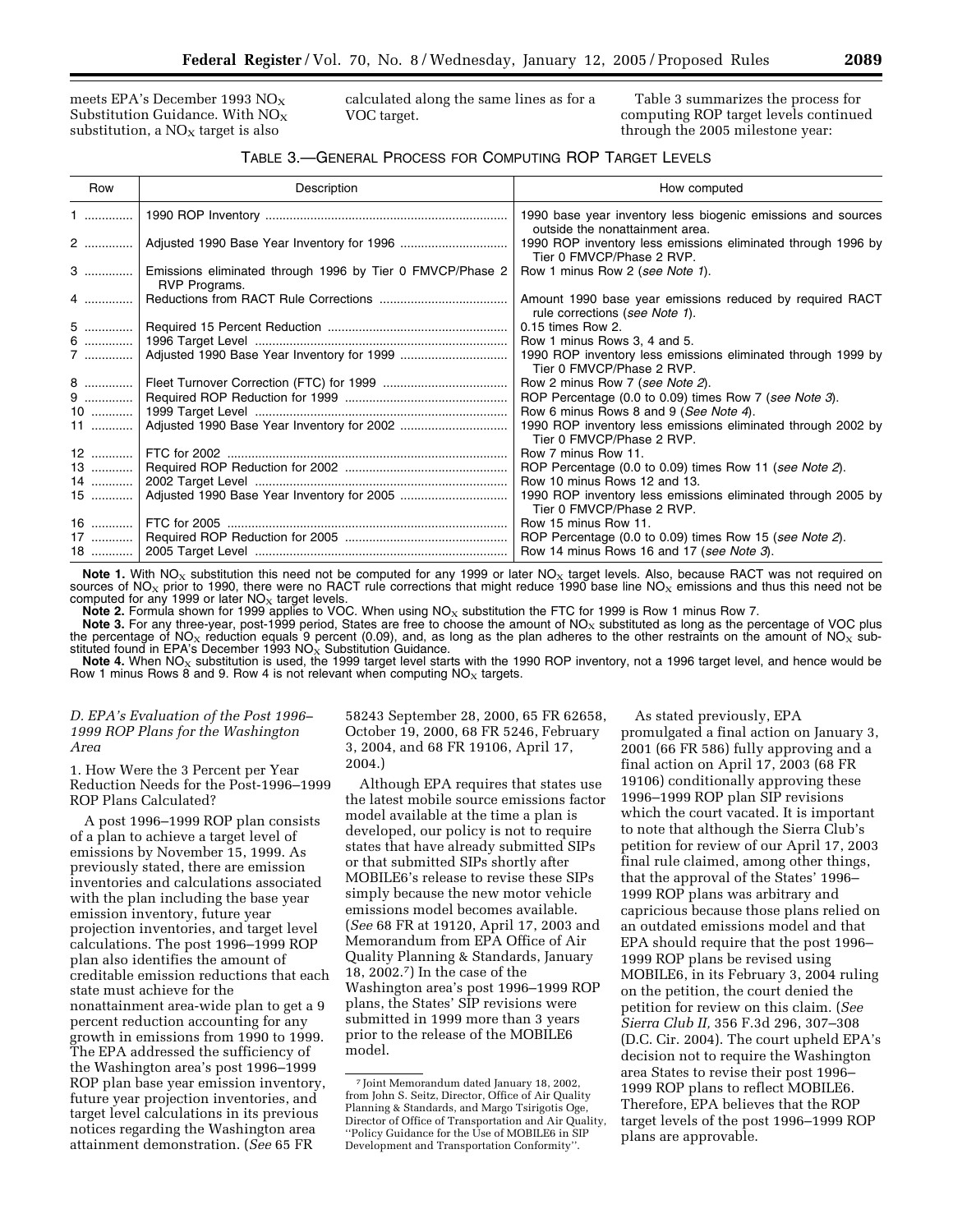2. What Control Strategies Are the District, Maryland and Virginia Including in the Post 1996-1999 ROP Plan?

The post 1996-1999 ROP plan describes the emission reduction credits that the Washington area jurisdictions are claiming toward their 9 percent

reduction requirement. We can credit reductions for the ROP requirement for rules promulgated by EPA and for state measures we have approved as SIP revisions. The post 1996-1999 ROP plan control measures for the Washington area are listed in Tables 4 and 5 of this document and described in more detail

in the Technical Support Document (TSD) for this rulemaking.

3. What Are the Total Reductions in the 1996-1999 ROP Plan?

Table 6 summarizes the VOC and  $NO<sub>x</sub>$  creditable measures in Maryland's, Virginia's and the District's 1996-1999 ROP plan for the Washington area.

# TABLE 4.—CREDITABLE VOC EMISSION REDUCTIONS IN THE POST 1996-1999 ROP PLAN FOR THE WASHINGTON AREA [Tons/day]

| Measure | DC   | MD   | VA   |
|---------|------|------|------|
|         | 1.4  | 5.5  | 5.9  |
|         | 0.0  | 0.9  | 0.7  |
|         | 0.2  | 0.6  | 1.3  |
|         | 2.2  | 7.9  | 8.0  |
|         | 0.0  | 2.9  | 0.0  |
|         | 0.5  | 3.8  | 2.7  |
|         | 1.6  | 6.6  | 5.6  |
|         | 0.6  | 2.2  | 1.9  |
|         | 0.0  | 3.7  | 2.6  |
|         | 0.9  | 1.0  | 1.5  |
|         | 0.0  | 0.0  | 0.3  |
|         | 0.0  | 0.4  | 0.4  |
|         | N/A  | 0.3  | 0.0  |
|         | 0.0  | 8.9  | 7.9  |
|         | 0.0  | 0.9  | 0.3  |
|         | 0.9  | 6.3  | 6.8  |
|         | 0.0  | 0.1  | 0.1  |
|         | 3.9  | 18.0 | 17.9 |
|         | 11.8 | 70.0 | 63.9 |

# TABLE 5.—CREDITABLE  $NO<sub>x</sub>$  Emission Reductions in the Post 1996–1999 ROP PLAN FOR THE WASHINGTON AREA [Tons/day]

| Measure | DC.    | <b>MD</b> | VA     |
|---------|--------|-----------|--------|
|         | 2.4    | 14.8      | 16.9   |
|         | 2.5    | 13.7      | 14.7   |
|         |        | 0.3       | 1.5    |
|         | 0.0    |           | 0.1    |
|         | $-0.1$ | $-0.4$    | $-0.5$ |
|         | 0.4    | 3.7       | 3.2    |
|         | 2.1    | 67.9      | 12.0   |
|         |        | 0.8       | 0.6    |
|         |        | 0.2       | 0.2    |
|         | 7.5    | 101.1     | 48.7   |

# TABLE 6.-CREDITABLE EMISSION REDUCTIONS COMPARED TO THE EMISSIONS REDUCTIONS NEEDED FOR THE POST 1996-1999 ROP PLAN FOR THE WASHINGTON AREA

[Tons/day]

| DC   | MD    | VA   | Area-<br>wide<br>total |
|------|-------|------|------------------------|
| 11.8 | 70.0  | 63.9 | 145.7                  |
|      |       |      | 131.5                  |
|      |       |      | 14.2                   |
| 7.5  | 101.1 | 48.7 | 157.3                  |
|      |       |      | 150.6                  |
|      |       |      | 6.7                    |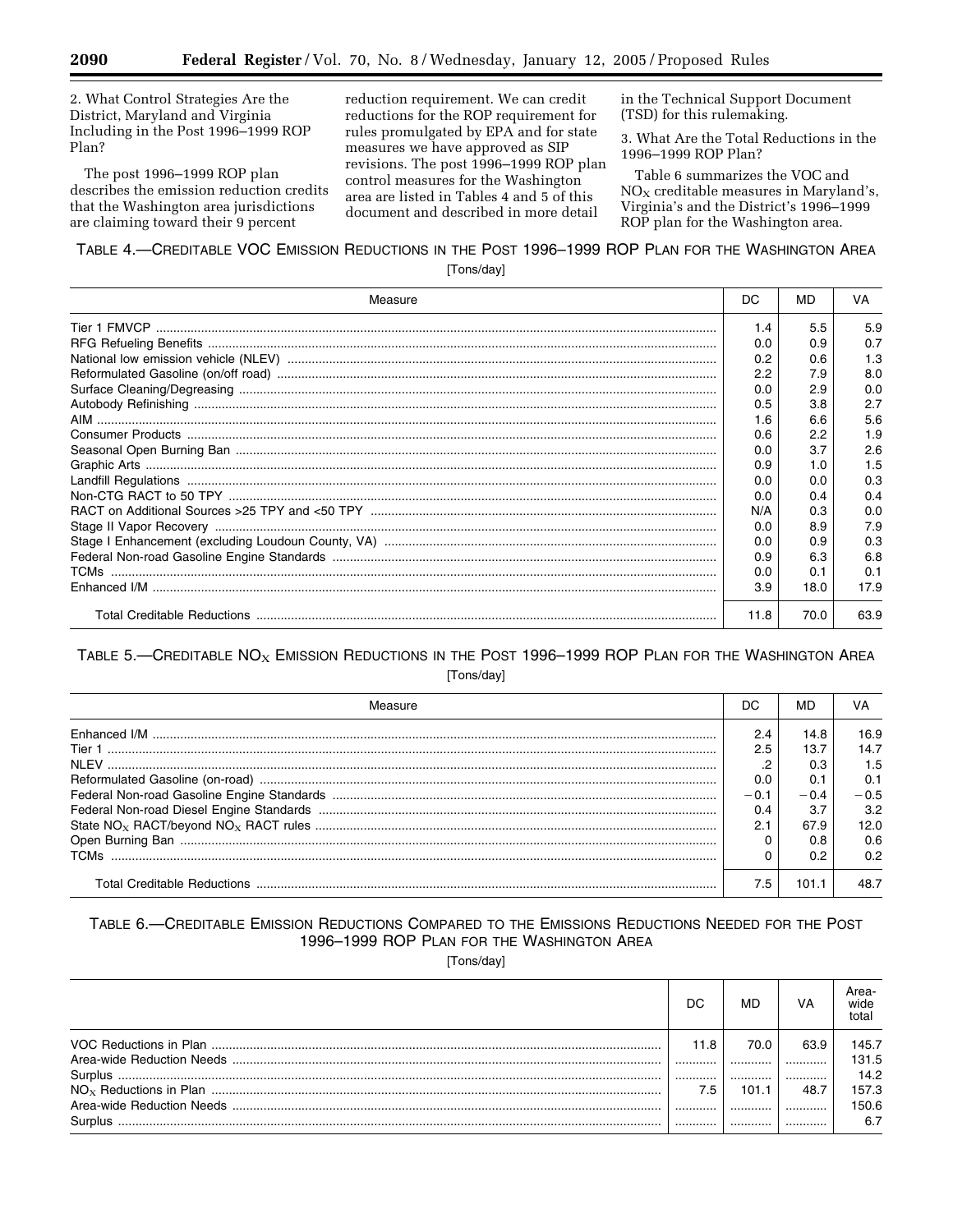#### *E. EPA's Evaluation of the of the Post 1999–2005 ROP Plans for the Washington Area*

1. What Effect Do the Amendments to the 1990 Base Year Have on the Post 1999–2005 ROP Plans

Unlike the post 1996–1999 ROP plan, EPA explicitly requires that the States develop the post 1999–2005 ROP plan using the updated MOBILE6 emission factor model because the requirement for such a plan came due for the Washington area after the release of MOBILE6. (*See* 68 FR 3410 at 3420, January 24, 2003.) The 1990 ROP and ''adjusted'' 1990 base year inventories, as discussed in section IV. C. this document, are significantly dependent upon the mobile source emission factor model. The mobile source emission factor model is the tool used to determine the amount of 1990 baseline emissions that would be eliminated by the pertinent milestone year due to the Tier 0 FMVCP and Phase 2 RVP programs, and, thus, is a fundamental aspect of the development of the FTC and ''adjusted'' 1990 base year

inventories. In the guidance that we provided for the post 1999–2005 ROP plan under the reclassification of the Washington area to severe, we recognized that the 1990 ROP and adjusted 1990 base year inventories and the 1996 and 1999 target levels would have to be re-computed in order to determine the target levels for the post 1999 ROP requirements. We had identified that in addition to motor vehicle emissions budgets for the 2002 and 2005 milestone years, development of the required post 1999 ROP plan would also require the development of revisions to the 1990 base year emissions inventories and development of up to seven 1990 adjusted inventories (VOC for 1996, VOC and  $NO<sub>X</sub>$  for 1999, VOC and NO<sub>X</sub> for 2002, plus VOC and NOX for 2005). *See* 67 FR 68805 at 68811, November 13, 2003.

As shown in Table 3 of this document, the 1999 target level is the 1996 target level minus a percentage of the adjusted 1990 Base Year Inventory for 1999 and the FTC for 1999; and the 1996 target level is the 1990 ROP

Inventory minus the following three amounts:

(a) 15 percent of the ''adjusted'' 1990 base year inventory for 1996;

(b) Reductions from RACT rule corrections; and

(c) Emissions eliminated through 1996 by Tier 0 FMVCP/Phase 2 RVP programs.

Therefore, the 1999 target level is just the 1990 ROP inventory minus the following five amounts:

(1) 15 percent of the ''adjusted'' 1990 base year inventory for 1996;

(2) Reductions from RACT rule corrections;

(3) Emissions eliminated through 1996 by Tier 0 FMVCP/Phase 2 RVP programs;

(4) A percentage of the ''adjusted'' 1990 Base Year Inventory for 1999; and (5) The FTC for 1999.

To continue this process for 2002 and 2005, the steps outlined in Table 3 of this document entitled, ''General Process for Computing ROP Target Levels'' are used for the 2002 and 2005 milestone targets as shown in Tables 7a and 7b.8

# TABLE 7A.—GENERAL PROCESS FOR COMPUTING 2002 AND 2005 ROP VOC TARGET LEVELS

| Row | Description                                                                          | How computed                                                                                    |
|-----|--------------------------------------------------------------------------------------|-------------------------------------------------------------------------------------------------|
|     |                                                                                      | 1990 base year inventory less biogenic emissions and sources<br>outside the nonattainment area. |
|     | 2  Adjusted 1990 Base Year VOC Inventory for 1996                                    | 1990 ROP inventory less emissions eliminated through 1996 by<br>Tier 0 FMVCP/Phase 2 RVP.       |
|     | 3    VOC Emissions eliminated through 1996 by Tier 0 FMVCP/<br>Phase 2 RVP Programs. | Row 1 minus Row 2.                                                                              |
|     |                                                                                      | Amount 1990 base year emissions reduced by required RACT<br>rule corrections.                   |
|     |                                                                                      | 0.15 times Row 2.                                                                               |
|     | 7    Adjusted 1990 Base Year VOC Inventory for 1999                                  | 1990 ROP inventory less emissions eliminated through 1999 by<br>Tier 0 FMVCP/Phase 2 RVP.       |
|     |                                                                                      | Row 2 minus Row 7.                                                                              |
|     |                                                                                      | ROP Percentage (0.0 to 0.09) times Row 7.                                                       |
|     |                                                                                      | 1990 ROP inventory less emissions eliminated through 2002 by<br>Tier 0 FM VCP/Phase 2 RVP.      |
|     |                                                                                      | Row 7 minus Row 11.                                                                             |
|     |                                                                                      | ROP Percentage (0.0 to 0.09) times Row 11.                                                      |
|     |                                                                                      | Row 1 minus Rows 3, 4, 5, 8, 9, 12 and 13.                                                      |
|     | 15  Adjusted 1990 Base Year VOC Inventory for 2005                                   | 1990 ROP inventory less emissions eliminated through 2005 by<br>Tier 0 FMVCP/Phase 2 RVP.       |
|     |                                                                                      | Row 15 minus Row 11.                                                                            |
|     |                                                                                      | ROP Percentage (0.0 to 0.09) times Row 15.                                                      |
|     |                                                                                      | Row 14 minus Rows 16 and 17.                                                                    |

# TABLE 7B.—GENERAL PROCESS FOR COMPUTING 2002 AND 2005 TOP  $NOS$  TARGET LEVELS

| Row | Description                                                   | How computed                                                                              |
|-----|---------------------------------------------------------------|-------------------------------------------------------------------------------------------|
|     |                                                               | outside the nonattainment area.                                                           |
|     | 7  Adjusted 1990 Base Year NO <sub>x</sub> Inventory for 1999 | 1990 ROP inventory less emissions eliminated through 1999 by<br>Tier 0 FMCVP/Phase 2 RVP. |
|     |                                                               |                                                                                           |

<sup>8</sup>To facilitate comparison by the reader of Tables 7a and 7b with Table 3, the rows identifiers in the

following two tables remain the same as those for the corresponding item in Table 3.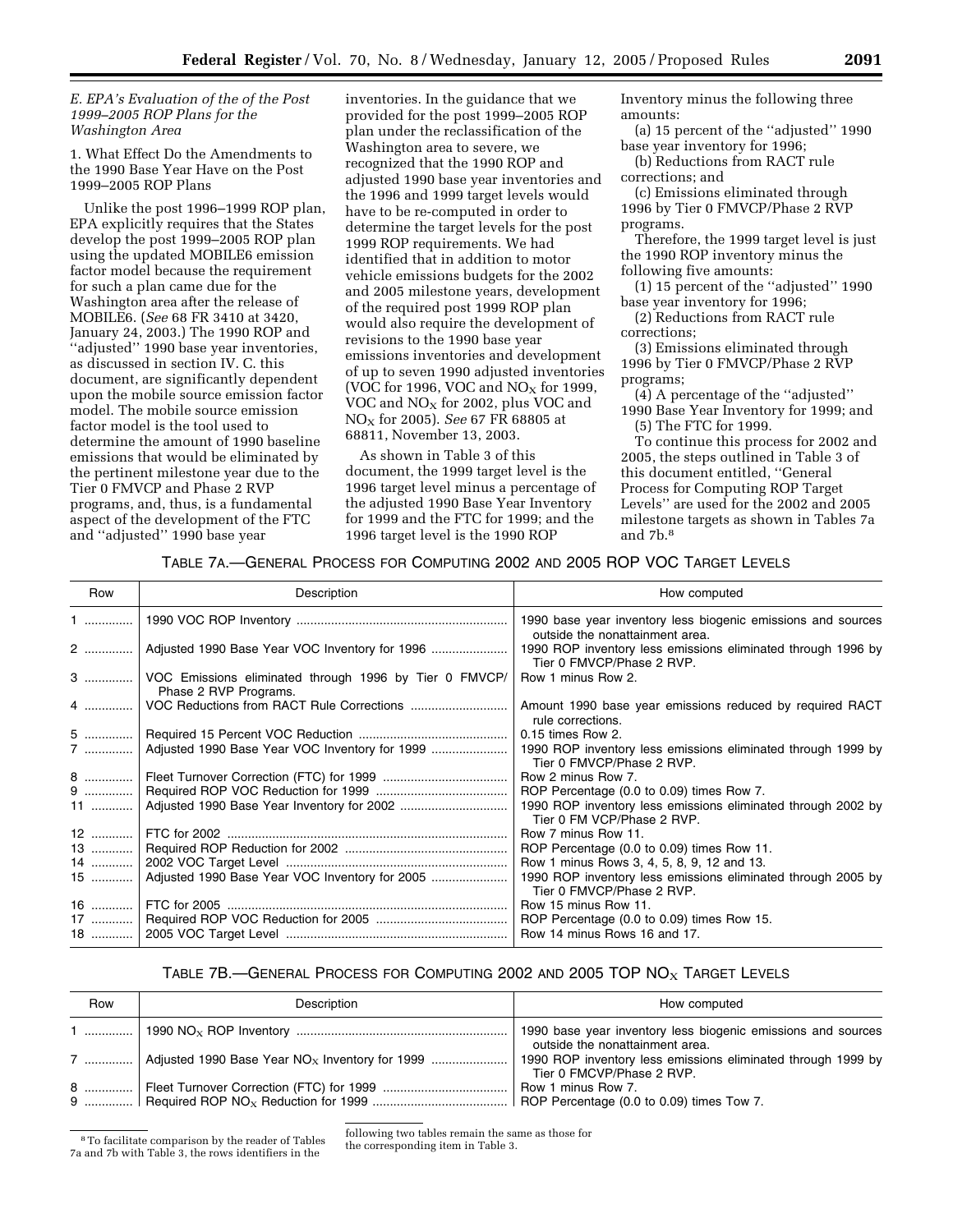### TABLE 7B.—GENERAL PROCESS FOR COMPUTING 2002 AND 2005 TOP  $NO<sub>X</sub>$  TARGET LEVELS—Continued

| Row | Description                                                    | How computed                                                                              |
|-----|----------------------------------------------------------------|-------------------------------------------------------------------------------------------|
|     | 11  Adjusted 1990 Base Year NO <sub>x</sub> Inventory for 2002 | 1990 ROP inventory less emissions eliminated through 2002 by<br>Tier 0 FMCVP/Phase 2 RVP. |
|     |                                                                | Row 7 minus Row 11.                                                                       |
|     |                                                                | ROP Percentage (0.0 to 0.9) times Tow 11.                                                 |
|     |                                                                | Row 1 minus Rows 8, 9, 12 and 13.                                                         |
|     |                                                                | 1990 ROP inventory less emissions eliminated through 2005 by                              |
|     |                                                                | Tier 0 FMVCP/Phase 2 RVP.                                                                 |
| 16  |                                                                | Row 15 minus Tow 11.                                                                      |
|     |                                                                | ROP Percentage (0.0 to 0.9) times Row 15.                                                 |
| 18  |                                                                | Row 14 minus Rows 16 and 17.                                                              |

2. How Were the 3 Percent per Year Reductions for the Post 1999–2005 ROP Plan Calculated?

# TABLE 8.—2002 AND 2005 ROP TARGET LEVELS

| Row   | Description | VOC<br>tons/<br>dav | $NO_{x}$<br>tons/<br>day |
|-------|-------------|---------------------|--------------------------|
| 1.    |             | 578.7               | 869.3                    |
| 2     |             | 455.5               | $N/R^*$                  |
| 3     |             | 123.2               | N/R                      |
| 4     |             | 0.1                 | N/A                      |
| 5     |             | 68.3                | N/R                      |
| 7     |             | 433.7               | 778.5                    |
| 8     |             | 21.8                | 90.8                     |
|       |             | 4.3                 | 62.3                     |
| 11    |             | 420.5               | 756.7                    |
| $12$  |             | 13.2                | 21.8                     |
| $13$  |             | 0.0                 | 68.1                     |
| 14    |             | 347.7               | 626.3                    |
|       |             | 412.1               | 735.6                    |
| 16    |             | 8.4                 | 21.1                     |
| 17  I |             | 0.0                 | 66.2                     |
| 18    |             | 339.3               | 539.0                    |

\* N/R means not required, and N/A means not applicable.

3. What Control Strategies Are the District, Maryland and Virginia Including in the Post 1999–2005 ROP Plan?

The post 1999–2005 ROP plan describes the emission reduction credits that the Washington area jurisdictions are claiming toward their 9 percent reduction requirements. We can credit reductions for the ROP requirement for rules promulgated by the EPA and for state measures we have approved as SIP revisions. The control measures used in the post 1999–2005 ROP plan for the Washington area are listed in Tables 9 and 10 of this document and described in more detail in the TSD for this rulemaking. The control measures include all those in the post 1996–1999 portion of the plan, plus additional measures. Table 9 lists those measures credited in the 1996–1999 ROP that continue to produce benefits in the post-1999 period. There are several reasons why a post 1996–1999 measure can also be credited in the post-1999 period.

First, the uncontrolled baseline is computed from the1990 levels, not the 1999 levels. Thus, if a source category emits at a rate of one ton of pollutant per 10 units of activity (*e.g.*, VMT or millions of British Thermal Units heat input) and had a 1990 activity level of 100 units, the source would have baseline emissions of 10 tons. If the source categories activity level was projected to grow to 130 units by 1999 and 140 units by 2002, the projected uncontrolled emissions would be 13 tons in 1999 and 14 tons in 2002. If this source category was controlled at a 50 percent control, that is, required to emit at a rate of a half ton per unit of activity by some date before 1999, then the projected, controlled emissions would be 6.5 tons in 1999 and 7 tons in 2002. The reductions would be the projected uncontrolled emissions minus the controlled emissions. The reductions would be 6.5 tons for 1999 and 7 tons for 2002.

Another way a measure included in the post 1996–1999 ROP plan can produce additional emission reduction benefits after 1999 is when increasing portions of the source category are subject to more stringent standards over time. This is true of mobile source controls under the FMVCP and NLEV programs and for EPA's nonroad mobile source standards. As time passes, more and more of the source category is made of newer vehicles or engines that were manufactured to meet the most recent emission standards. For instance, in the case of on-road mobile sources, the emission factor computed using the MOBILE emission factor model declines for future years. Once again, reductions are computed by subtracting a future controlled projected emissions from uncontrolled emissions. The future year *uncontrolled* emissions assume only the FMVCP in place as of 1990 (termed ''Tier 0 FMVCP''), the ''Phase 2 RVP'' standards issued mandated for 1992, and other programs in place in 1990.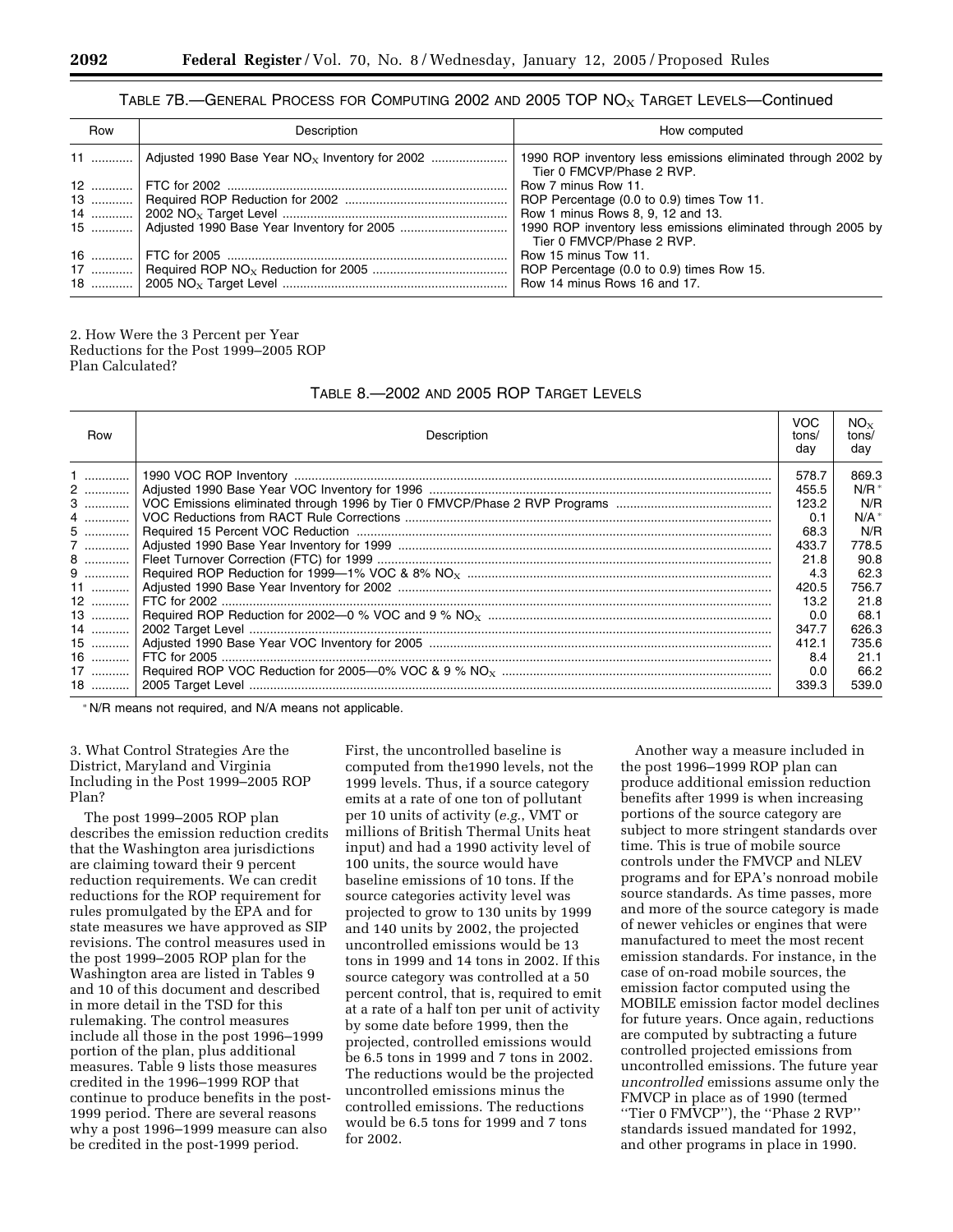The future year *controlled* programs include all the creditable programs issued or adopted since 1990 such as the Tier 1 and 2 FMVCP standards,<sup>9</sup> federal heavy duty on-road diesel

engine standards, reformulated gasoline, the enhanced inspection maintenance programs, and the National Low Emission Vehicle program. Because the same future year VMT is used for both

the projected uncontrolled and controlled cases, the reductions are net of growth in VMT.

# TABLE  $9$ .—VOC AND  $N\text{O}_X$  EMISSION REDUCTIONS ELIGIBLE FOR CREDIT IN THE POST 1999–2005 ROP PLAN FROM MEASURES IN THE 1996–1999 ROP PLAN FOR THE WASHINGTON AREA

[Tons/day]

| Measure                                                                               |            | 2002 reductions |            | 2005 reductions |  |
|---------------------------------------------------------------------------------------|------------|-----------------|------------|-----------------|--|
|                                                                                       | <b>VOC</b> | NO <sub>x</sub> | <b>VOC</b> | $NO_{X}$        |  |
| Tiers 1 & 2 FMVCP, Reformulated Gasoline (On-road), Federal Heavy Duty Diesel Engines |            |                 |            |                 |  |
|                                                                                       | 56.0       | 44.9            | 80.5       | 85.8            |  |
|                                                                                       | 2.7        |                 | 2.9        |                 |  |
|                                                                                       | 4.1        |                 | 4.4        |                 |  |
|                                                                                       | 9.3        |                 | 9.8        |                 |  |
|                                                                                       | 16.7       |                 | 17.5       |                 |  |
|                                                                                       | 4.1        |                 | 4.3        |                 |  |
|                                                                                       | 7.4        | 1.6             | 7.4        | 1.6             |  |
|                                                                                       | 3.8        |                 | 4.0        |                 |  |
|                                                                                       | 2.4        |                 | 2.5        |                 |  |
|                                                                                       | 1.5        | .               | 1.5        |                 |  |
|                                                                                       | 1.5        |                 | 1.6        |                 |  |
|                                                                                       | 2.4        | .               | 2.5        |                 |  |
|                                                                                       | 15.1       |                 | 15.1       |                 |  |
|                                                                                       | 2.6        |                 | 2.3        |                 |  |
|                                                                                       | 22.2       |                 | 26.6       |                 |  |
|                                                                                       |            | 14.9            |            | 22.1            |  |
|                                                                                       |            | 203.8           |            | 279.4           |  |
|                                                                                       | 151.8      | 265.2           | 182.9      | 388.9           |  |

The post 1999–2005 ROP plan for the Washington area also includes additional emission reduction measures beyond those included in the post 1996–1999 ROP plan. All the States have adopted limits on certain architectural and industrial maintenance (AIM) coatings that are more stringent than the limits required under the Federal regulations for AIM coatings. The post 1999–2005 ROP plan also includes Virginia's rule for solvent cleaning operations which is based on the Federal maximum achievable control technology (MACT) standard for chlorinated solvent vapor degreasers. The States each have issued rules that regulate VOC emissions from portable fuel containers by setting standards for the design and construction of these containers.

The post 1999–2005 ROP plan also relies upon VOC emission reductions

from emissions standards promulgated by EPA for several categories of nonroad mobile sources. These categories are:

(a) Spark ignition outboard, personal water craft and jetboat engines (OB/ PWC) and stern drive and inboard engines;

(b) Large spark-ignition engines such as those used in forklifts and airport ground-service equipment;

(c) Recreational vehicles using sparkignition engines such as off-highway motorcycles, all-terrain vehicles, and snowmobiles; and

(d) Recreational marine diesel engines.

The 1999–2005 ROP plan also relies upon additional TCMs which are strategies to both reduce VMT and decrease the amount of emissions per VMT, and are considered an essential element of control strategies for nonattainment areas.

The post 1999–2005 ROP plan also relies upon certain voluntary nonregulatory measures as an alternative to traditional ''command and control'' regulatory approaches. Voluntary emission reduction program measures have the potential to encourage new, untried and cost-effective approaches to reduce emissions. Under EPA's guidance, voluntary emission reduction program measures can be approved if the State retains enforceable responsibility for the amount of emission reductions associated with the voluntary measures and meets certain other obligations.

The post 1999–2005 ROP plan's control measures for the Washington area are listed in Table 10 of this document and described in more detail in the TSD for this rulemaking.

<sup>9</sup>The MOBILE model automatically keeps track of when which program is required and thus does not

compute any credit for Tier 2 for the 2002 year but will for a 2005 year which is after the 2004 model year.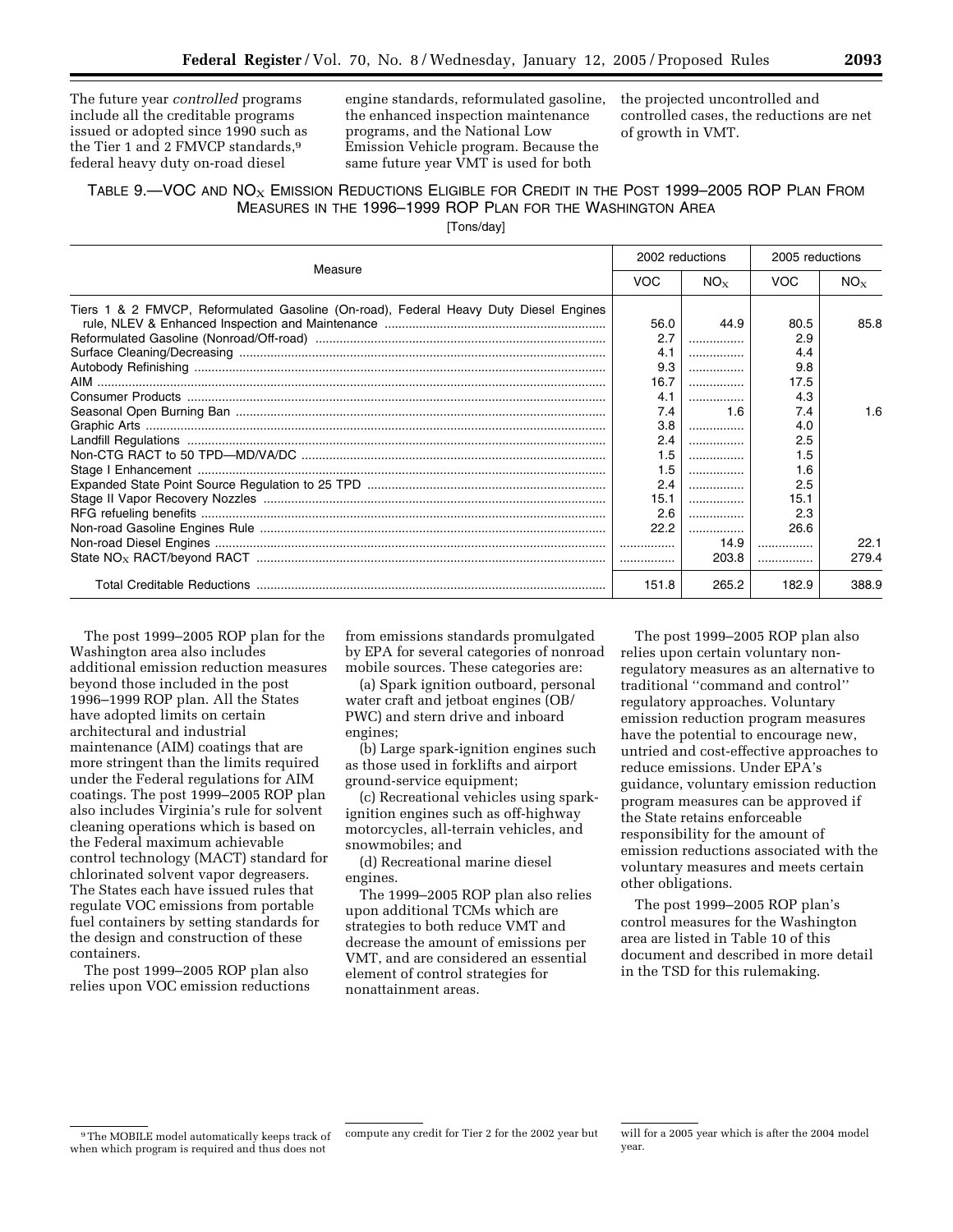# TABLE 10.—VOC AND  $N_{\mathrm{OX}}$  Emission Reductions From Measures in the 1999–2005 ROP Plan for the WASHINGTON AREA

[Tons/day]

| Line $#$<br>Measure |                                                                             | 2002 Reductions |                | 2005 Reductions |        |
|---------------------|-----------------------------------------------------------------------------|-----------------|----------------|-----------------|--------|
|                     | <b>VOC</b>                                                                  | $NO_{\rm x}$    | VOC            | $NO_{x}$        |        |
| $1$                 |                                                                             | 151.8           | 265.2          | 182.9           | 388.9  |
| $2$                 |                                                                             | 0.9             |                | 2.4<br>9.0      |        |
| 4                   | EPA's Non-road Engines and vehicles rule—Large Spark Ignition Engine Rule   |                 | 0.6            | .               | 0.5    |
|                     | 5    EPA's Non-road Engines and vehicles rule—Spark Ignition Marine Engines | 0.3             | $1.3$  <br>0.5 | 3.1<br>0.3      | 0.7    |
| 7                   |                                                                             |                 |                | 12.3            |        |
| 8<br>$9$            |                                                                             |                 |                | 3.19<br>0.2     | .19    |
|                     |                                                                             |                 |                |                 |        |
| Total               | <b>Reductions</b>                                                           | 154.3           | 266.3          | 213.39          | 390.29 |

4. What Are the Creditable Reductions in the Post 1999–2005 ROP Plan?

EPA can only credit reductions in a ROP plan required by section 182(c)(2) if those reductions meet the creditability requirements of sections 182(b)(1)(C) and (D) of the Act. One restriction for creditability is that the reduction has to result from a rule promulgated by EPA, from a permit issued pursuant to Title V of the Act, or from a rule that EPA has approved into the applicable SIP(s) (*See* 302(q) of the Act).

All of the reductions from national rules (all those in Table 9 as well as those listed on lines 4 and 5 of Table 10) for which the States seek credit in their

post 1996–1999 and post 1999-2005 ROP plans have been promulgated by EPA. All of the reductions from State rules included in Table 9 and in lines 2 and 3 of Table 10 for which the States seek credit in their post 1996–1999 and post 1999–2005 ROP plans have been approved into the applicable SIP.

As for the rest of the State measures, EPA can only credit the ROP plan with reductions from a measure approved into the applicable SIP, and, hence, can only issue a final rule approving the ROP plan after or concurrently with our approval of state measures projected to generate sufficient reductions to demonstrate ROP. However, EPA can propose approval of an ROP plan if we

TABLE 11.—NPR SIGNATURE DATES

have proposed approval of enough measures to generate the reductions needed to demonstrate ROP. EPA has already proposed approval for all the measures listed in Table 10. The TCMs in the 1996–1999 ROP plan and the 2004 SIP revisions are being proposed for approval in this notice of proposed rulemaking. The status of each of the remaining items is as follows:

EPA proposed approval of the Maryland and Virginia State AIM rules on May 25, 2004 (69 FR 29674) and June 7, 2004 (69 FR 31780), respectively. For the measures listed in Table 11, a notice of proposed rulemaking (NPR) has been published in the **Federal Register**.

| Measure            | Line number in<br>table 9 | Date/Citation of NPR                                                                  |
|--------------------|---------------------------|---------------------------------------------------------------------------------------|
| State AIM Rule-DC. |                           | 12/27/04 (69 FR 77149).<br>8   12/23/04 (69 FR 76889).<br>9   12/29/04 (69 FR 77970). |

5. How Does the Post 1999–2005 ROP Plan Demonstrate ROP?

The post 1999–2005 plan demonstrates that the Washington area meets the post 1999–2005 ROP requirement of the Act by showing that the ROP plan will generate sufficient emission reductions to reduce the projected uncontrolled 2002 or 2005 emissions to less than or equal to a target level of emissions for that year which represents a 9 percent reduction in baseline emissions. The 2002 and 2005  $NO<sub>x</sub>$  target levels are 626.3 and 539.0 tons/day of  $NO<sub>x</sub>$ , respectively. (*See* Table 8 of this document.) These target levels each represent a 9 percent reduction in baseline  $NO<sub>X</sub>$  emissions.

The 2002 and 2005 uncontrolled  $NO_X$ emissions are 880.1 and 880.8 tons/day,

respectively. Thus, the required  $NO<sub>x</sub>$ reductions for 2002 are 880.1 minus the target level of 626.3, that is, 253.8 tons/ day of  $NO<sub>x</sub>$  emissions. The required  $NO<sub>X</sub>$  reductions for 2005 are 880.8 minus the target level of 539.0, that is, 341.8 tons/day of  $NO<sub>x</sub>$  emissions. The measures listed in Table 9 achieve sufficient reductions to enable the area to achieve the 2002 and 2005  $NO<sub>x</sub>$  target levels. As discussed in section IV. E. of this document, these measures are fully creditable towards ROP.

While not a factor in our evaluation for approval, EPA notes that the post 1999–2005 ROP plan also demonstrates reasonable further progress for VOC emissions for 2002 and 2005 in a more generic manner pursuant to section 172(c)(2) of the Act. This is evidenced

by the numerous VOC reduction measures in the plan. With the exception of the voluntary measures (the approval of which has been proposed in a separate proposed rulemaking) and the TCMs (the approval of which is also proposed in this document), the bulk of these measures are part of the measures identified in the contingency plan to address the failure to attain by November 15, 1999. As will be discussed in succeeding sections of this document, the approval of the contingency measure plan and the ROP demonstration required by section 182(c)(2) is contingent upon approval of these measures. The attainment demonstration relies on VOC as well as  $NO<sub>x</sub>$  emission reductions in both the photochemical modeling and weight of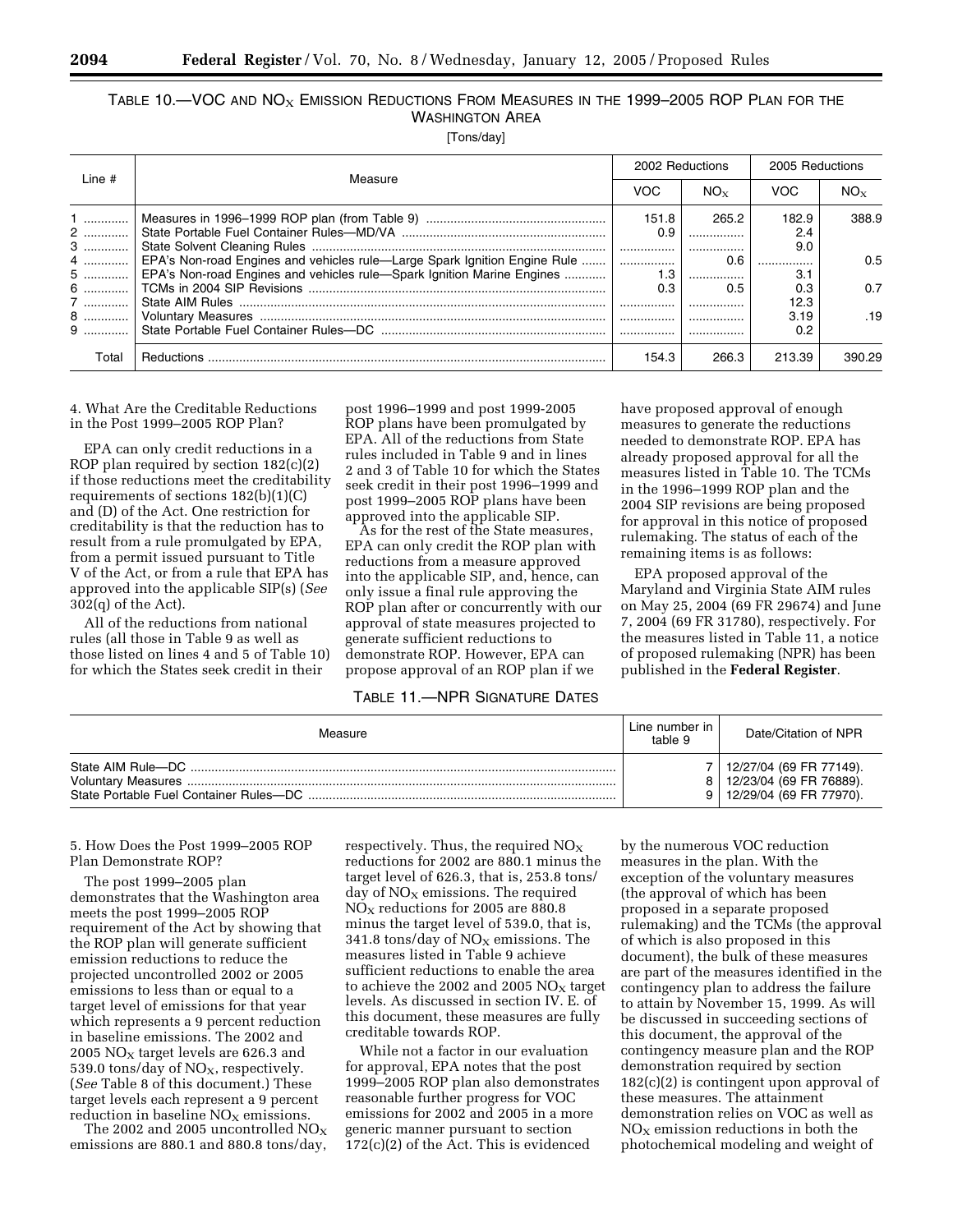evidence portions of the demonstration. Therefore, reductions in VOC emissions constitute progress towards attainment. However, EPA believes that the average 3 percent per year ROP requirement of section 182(c)(2) has been demonstrated by  $NO<sub>x</sub>$  reductions alone.

EPA has approved ROP plans under section 182(c)(2) that relied solely upon  $NO<sub>X</sub>$  reductions without regard to VOC reductions. See 69 FR 42880, July 19, 2004 (proposed at 69 FR 25348, May 6, 2004) and 64 FR 13348, March 18, 1999 (proposed by 63 FR 45172, August 25, 1998).

EPA concludes that the post 1999– 2005 ROP plan in the 2004 SIP revisions does demonstrate ROP of at least a nine (9) percent reduction in  $NO<sub>x</sub>$  baseline emissions in the Washington area for each of the 1999–2002 and 2002–2005 periods. Therefore, EPA believes that we can approve the post 1999–2005 ROP plans submitted by the States for the Washington area on the basis of the  $NO<sub>X</sub>$ reductions alone.

### *F. Do the Post 1996–1999 and Post 1999–2005 ROP Plans for the Washington Area Meet the Requirements for NO*X *Substitution?*

### 1. Relationship to the Attainment Demonstration

In order to determine whether the post 1996–1999 and post 1999–2005 ROP plans satisfy EPA's guidance and the Act regarding  $NO<sub>x</sub>$  substitution, we had to examine and evaluate certain aspects of the attainment demonstration plan that the States have also submitted for the Washington area. For purposes of proposing approval of the post 1996– 1999 and post 1999–2005 ROP plans, EPA's review of the attainment demonstration was limited to whether the photochemical grid modeling showed that NO<sub>X</sub> reductions are useful in reducing ozone concentrations, that the ROP plan substitutes no more  $NO<sub>x</sub>$ reductions than assumed in the attainment demonstration, and whether the attainment demonstration attained within time periods mandated by the Act. EPA also examined the attainment demonstration to ensure that the attainment demonstration did not rely upon the measures identified in the contingency plan in the event the Washington area fails to attain by November 15, 2005 or fails to achieve post 1996 ROP or a post 1996 ROP milestone. As discussed in Section V. of this document, the continency plan relies upon early implementation of contingency measures. EPA had to ensure that the attainment demonstration did not rely upon these measures in order to propose approval

of the contingency plan for failure to attain by November 15, 2005. The attainment demonstration SIPs submitted by the States for the Washington area are the subject of a separate rulemaking that does address all of the required elements.

EPA concludes that the 2004 SIP revisions demonstrate that the relative reduction in ozone precursor emissions from the entire inventory is greater than that used in the photochemical grid modeling for the Washington area and that the weight of evidence shows that the measures creditable towards the 2005 milestone year will result in attainment by no later than November 15, 2005. Furthermore, we have determined that this demonstration does not depend upon any measures in the contingency measure plan, and that the States have used the latest planning assumptions for emissions estimates for all source categories. EPA also concludes that the attainment demonstration modeling shows that  $NO<sub>X</sub>$  reductions are beneficial towards reducing ozone in the Washington area and that with all the measures in the ROP plan the Washington area will attain by November 15, 2005. EPA further finds that the post 1996–1999 and post 1999–2005 ROP plans substitute fewer  $NO<sub>x</sub>$  reductions than those needed for attainment by November 15, 2005. EPA, therefore, concludes that the post 1996–1999 and post 1999–2005 ROP plans for the Washington area meet EPA's guidance and the Act for  $NO<sub>x</sub>$  substitution, and can be approved. A detailed description of our analysis of the local modeling and weight of evidence and its relationship to  $NO<sub>x</sub>$  substitution is provided in the TSD prepared in support of this rulemaking action. That TSD also includes our detailed evaluation of how the post 1996–1999 and post 1999–2005 ROP plans satisfy the Act's and our guidance for  $NO<sub>x</sub>$ substitution. A copy of the TSD is available in the E-Docket for this rulemaking and upon request from the EPA Regional Office listed in the Addresses section of this document.

#### **V. Contingency Measure Plan**

Sections 172(c)(9) and 182(c)(9) of the Act require that SIPs contain additional contingency measures that will take effect without further action by the state or EPA if an area fails to attain the standard by the applicable date, or fails to meet ROP deadlines. The Act does not specify how many contingency measures are needed or the magnitude of emissions reductions that must be provided by these measures. However, EPA provided our initial guidance

interpreting the contingency measure requirements of  $172(c)(9)$  and  $182(c)(9)$ in the April 16, 1992, General Preamble for Implementation of the Act (*See* 57 FR 13498 at 13510, April 16, 1992). Our interpretation is based upon the language in sections 1872(c)(9) and 1829(c)(9) in conjunction with the control measures requirements of sections 172(c), 182(b) and 182(c)(2)(B), the reclassification and failure to attain provisions of section 181(b) and other provisions. In the April 16, 1992 initial guidance EPA indicated that states with moderate and above ozone nonattainment areas should include sufficient contingency measures so that, upon implementation of such measures, additional emission reductions of up to 3 percent of the emissions in the adjusted base year inventory (or such lesser percentage that will cure the identified failure) would be achieved in the year following the year in which the failure has been identified. The State must show that the contingency measures can be implemented with minimal further action on their part and with no additional rulemaking actions. In subsequent guidance, EPA opined that contingency measures could be implemented early, that is, be implemented prior to the milestone or attainment date.10

#### *A. What Are the Contingency Measures Implemented To Address the Failure To Attain by November 15, 1999 and for the 1996–1999 ROP Plan?*

The 2004 SIP revisions identify two groups of measures that have been implemented since November 15, 1999. The first of these measures is phase 2 of the RFG program. By opting into the reformulated gasoline program, the States ensured that the further benefits of the program would be implemented on January 1, 2000. Such implementation would be earlier than what would have occurred had RFG been implemented in the area due to reclassification. Under section 181 of the Act, EPA has no enforceable duty to reclassify an area sooner than 6 months after the attainment date.

EPA bases the determination of failure to attain upon air quality monitoring data and thus must have ozone season data for the attainment year in hand. States are required to report air quality data at least quarterly and each report is due no later than 90 days after the end of the quarterly reporting period (40

<sup>10</sup>See Memorandum dated August 13, 1993, From G.T. Helms, Chief, Ozone/Carbon Monoxide Programs Branch, to Air Branch Chief, Regions I– X, entitled ''Early Implementation of Contingency Measures for Ozone and Carbon Monoxide (CO) Nonattainment Areas.''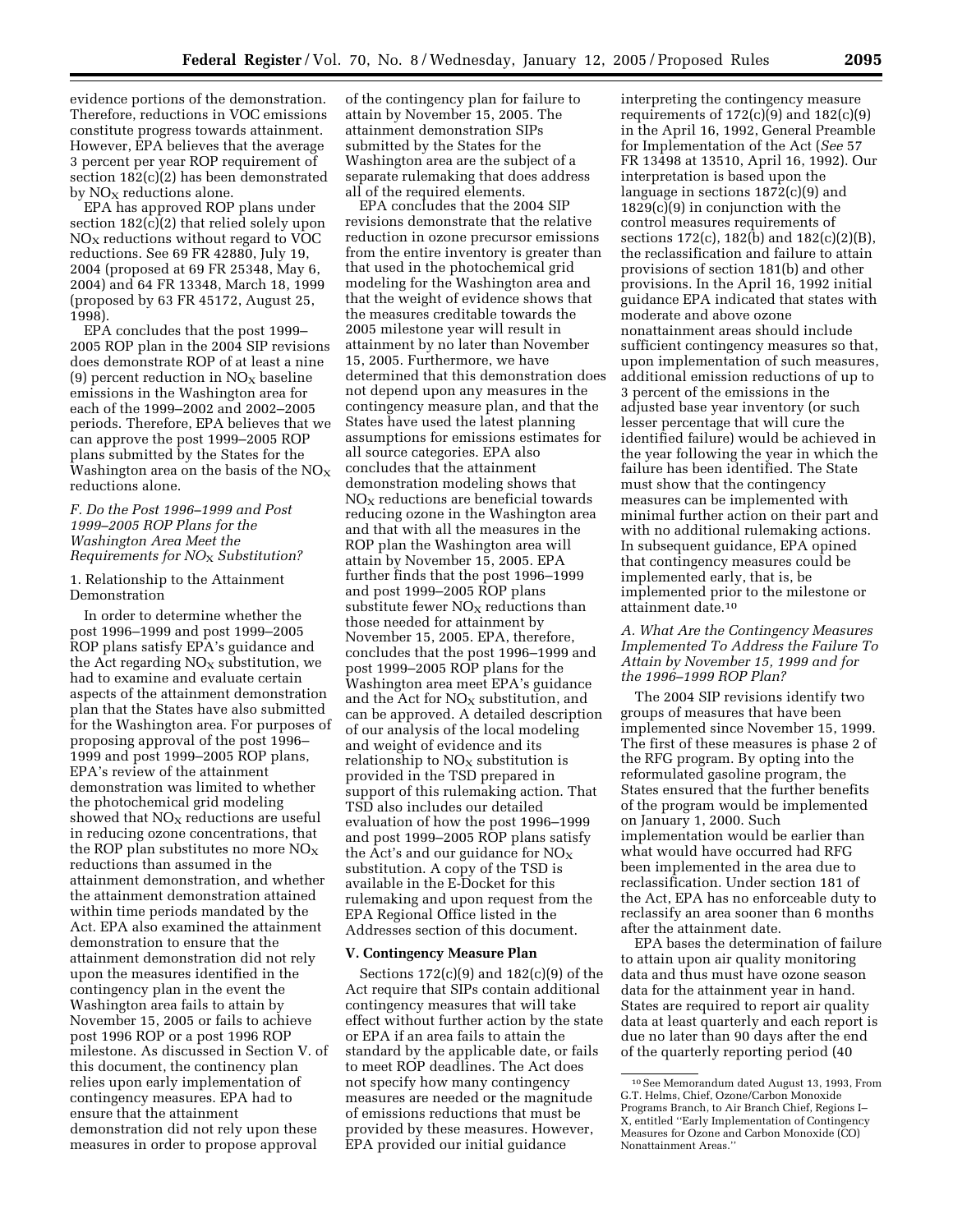CFR 58.35). Thus the earliest EPA would be assured to have data for the first portion (April–June) of the Washington Area's April to October ozone season would have been September 1999. Under section 211(k) of the Act, the RFG program becomes effective in an area one year after the effective date of the reclassification to severe. At the earliest, the RFG program would have been required in the fall of 2000, and at the latest spring of 2001. By opting into the RFG program, the Washington Area States assured that the additional benefits of the second phase of the RFP program would be implemented without any further action by the States or EPA on January 1, 2000. EPA believes it is illogical to penalize nonattainment areas that are taking

extra steps, such as implementing contingency measures prior to a deadline, to comport with the CAA's mandate that such states achieve NAAQS compliance as ''expeditiously as practicable.'' EPA has applied this guideline to situations where the reductions occurred prior to the attainment deadline. *See*, e.g., 67 FR 61786, October 2, 2002.

The second phase of the RFG program was implemented prior to EPA's January 24, 2003 rule which determined that the Washington area failed to attain the 1 hour ozone NAAQS by November 15, 1999 and which reclassified it to severe nonattainment. EPA believes, however, the fact that the measure was implemented prior to the effective date of the reclassification should not render

## TABLE 12.—CONTINGENCY MEASURES

it ineligible for use as a contingency measure. After all, if a measure implemented prior to the attainment date can count towards the failure-toattain contingency requirement, then surely this measure, which was implemented shortly after the attainment deadline, can count towards the failure-to-attain by November 15, 1999 contingency requirement.

The second group of measures are additional measures implemented after November 15, 1999, but before November 15, 2005. These additional measures are the States AIM coatings, portable fuel container (PFC) and solvent cleaning rules discussed in Section IV. E. of this document. A summary of the expected benefits from these measures is presented in Table 12.

| Measure | VOC<br>reductions<br>(tons/day) | Implementation date                                                                                                  |
|---------|---------------------------------|----------------------------------------------------------------------------------------------------------------------|
|         | 9.0<br>0.7<br>6.2               | January 1, 2005.<br>January 1, 2004.<br>January 1, 2005.<br>January 1, 2005.<br>January 1, 2005.<br>January 1, 2005. |
| Total   | 23.7                            |                                                                                                                      |
|         |                                 | 13.0 3 percent of 433.7 TPD VOC.                                                                                     |

While these additional measures were not adopted as contingency measures before the Washington area was reclassified to severe nonattainment (or before November 15, 1999) and then implemented to take effect without any further action by the States or EPA after the area failed to attain, EPA believes that the adoption of these additional measures also fulfill the contingency measure requirement for a serious area. The SIPs applicable to the Washington area did not identify contingency measures prior to the reclassification, and, the ultimate remedy for such a defect would be to implement additional measures over and above those in the applicable SIP. These measures were adopted and made enforceable after the March 1, 2003 effective date that of EPA final rule reclassifying the Washington area to severe nonattainment for failing to attain the ozone NAAQS. (*See*, 68 FR 3410, January 24, 2003.) The adopted rules implementing the measures require compliance before the severe area attainment date of November 15, 2005.

In the General Preamble (57 FR 13498 at 13510, April 16, 1992), we stated that the contingency measure would need to achieve reductions in the year following the year in which the failure has been identified. In the January 24, 2003 final rule, EPA issued the determination that the Washington area had failed to attain by November 15, 1999. Thus, under the guidance in the General Preamble the measures should have been implemented no later than one year from March 1, 2003, the effective date of the January 24, 2003 final rule. However, the States have adopted the additional rules to fulfill the contingency measure requirement, these measures have been implemented on the dates shown in Table 12, and the measures have been submitted as SIP revisions. EPA believes that it would serve no purpose to disapprove the contingency measure plan simply because the measures were not implemented by March 1, 2004, since the remedy would require yet another rule adoption process which cannot cure the problem of having missed a deadline that is nearly two years in the past.

As discussed in Section IV. E. of this document, EPA has not yet approved all these contingency measures. The States

have calculated the amount of VOC or  $NO<sub>x</sub>$  reductions that are required to meet the 3 percent contingency requirement relative to the 1999 adjusted base year inventory. The amount of VOC reduction needed is 13.0 tons per day (433.7 x 0.03). EPA has already approved the first three measures listed in Table 12 into the Maryland or Virginia SIP. The reductions from these three measures total 11.4 of the needed 13 tons per day. However, we can propose approval of the contingency plan if EPA has proposed approval of the measures in that plan. As indicated in Section IV. E. of this document, EPA has already proposed approval of all these measures.

EPA is proposing to approve the contingency plan as containing adopted and implemented measures to address the Washington area's failure to attain by November 15, 1999 and for the 1996– 1999 ROP plan. Any final action to approve the contingency plan can only occur concurrently with or after approval of all the measures as SIP revisions.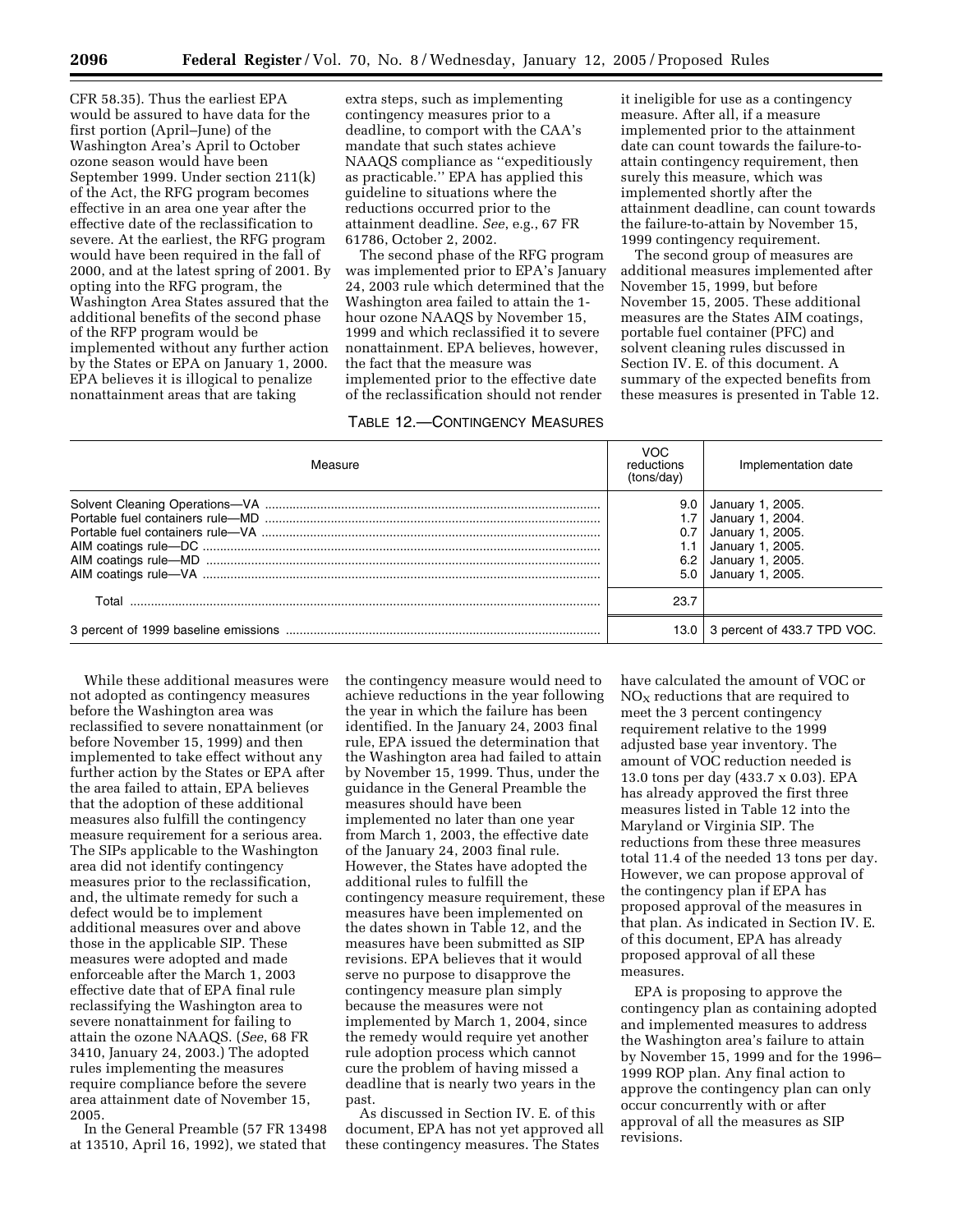### *B. What Measures Are in the Contingency Measures Plan for the Post 1999–2005 ROP Plans and for Failure To Attain by November 15, 2005?*

### 1. Measures in the Plan

The States have identified a number of fully adopted measures which can be implemented with minimal further action on their part and with no additional rulemaking actions to fill the contingency plan in the event the Washington area has a failure to make ROP or fails to attain by November 15, 2005. These measures include:

(a) The District's rule for solvent cleaning operations rules which are based on the Federal maximum achievable control technology (MACT) standard for chlorinated solvent vapor degreasers and thus require higher levels of technology than required previous District requirements;

(b) The District's and Maryland's rules for consumer products that set more stringent limits than the otherwise applicable Federal rules;

(c) The District's and Virginia's rules covering refinishing operations of motor vehicles. These rules set more stringent VOC control standards for these operations than otherwise applicable Federal regulations. The main difference in the state rules versus the federal rule is that the federal rule regulates only the VOC content of the repair coatings whereas the state rules also require the

use of high transfer-efficiency painting methods (*e.g.*, high volume low pressure spray guns), and controls on emissions from equipment (*e.g.*, spray gun) cleaning, housekeeping activities (*e.g.*, use of sealed containers for clean-up rags), and operator training; and

(d) Post 2005 reductions from the portable fuel containers rules in all three States. The reductions from Virginia's, Maryland's and the District's rules are credited towards the ROP and attainment plans only to the extent the measure produces benefits by January 1, 2005 and November 15, 2005. The measure will accrue additional benefits after November 15, 2005 as additional old containers are replaced by ones meeting the new requirements. These additional benefits are credited towards the contingency plan.

#### 2. Early Implementation Schedule

The measures in the contingency measure plan will be implemented upon a fixed schedule whether or not EPA issued a finding of failure that the Washington area failed achieve a post 1999 ROP milestone or fails to attain by November 15, 2005. All of the rules except Maryland's portable fuel containers regulation will take effect January 1, 2005. Maryland's portable fuel containers regulation took effect January 1, 2003. Thus, all of the rules can be implemented without further action by the State or EPA.

#### TABLE 13.—CONTINGENCY MEASURES

In guidance issued in 1993, we allow the use of surplus reductions that have already been achieved before the failure has been identified to serve as contingency measures in the year after the failure for attainment and ROP plans. If an area then fails to meet a milestone which triggers the implementation of contingency measures, the state would have one year to backfill the contingency measure. (*See* 57 FR 13498, 13511, April 16, 1992).

The States have not used the VOC reductions on which the contingency measure plan relies in either the attainment demonstration or post 1996– 1999 and post 1999–2005 ROP plans. The attainment demonstration relies upon a total of over 210 TPD reduction in VOC emissions. Given that the contingency measures are about 6 percent of the total number of reductions and given that the implementation date of January 1, 2005, EPA believes that these contingency measures are not reasonably available control measures (RACM) because they would not advance the attainment date from the 2005 ozone season to the 2004 ozone season. Therefore, the early implemented contingency measures are surplus to the attainment demonstration. A summary of the expected benefits from these measures is presented in Table 13.

| Measure | <b>VOC</b><br>Reductions<br>(tons/day) | Implementation date/remark                                                                                                                                                                                     |
|---------|----------------------------------------|----------------------------------------------------------------------------------------------------------------------------------------------------------------------------------------------------------------|
|         | 2.7<br>2.0<br>2.9                      | January 1, 2005.<br>$0.6$ January 1, 2005.<br>January 1, 2005.<br>January 1, 2005.<br>January 1, 2005.<br>$0.3$   Post 2005 benefits only.<br>1.5   Post 2005 benefits only.<br>1.7   Post 2005 benefits only. |
|         | 12.8                                   |                                                                                                                                                                                                                |
|         |                                        | 12.6 3 percent of 420.5 TPD VOC                                                                                                                                                                                |

#### 3. Approval Status

EPA can only approve the contingency plan after or concurrently with EPA's approval of any State contingency measures rules into the applicable SIP. However, we can

propose approval of the contingency measure plan once EPA has proposed approval of the state contingency measures into the applicable SIP.

EPA has already published final or proposed rules in the **Federal Register** to approve all of the measures in the contingency plan for the Washington area. The status of each measure in the contingency plan is briefly described in the following table.

# TABLE 14.—CONTINGENCY MEASURE APPROVAL STATUS

| Measures Approved into SIPs: |  |
|------------------------------|--|
|                              |  |
|                              |  |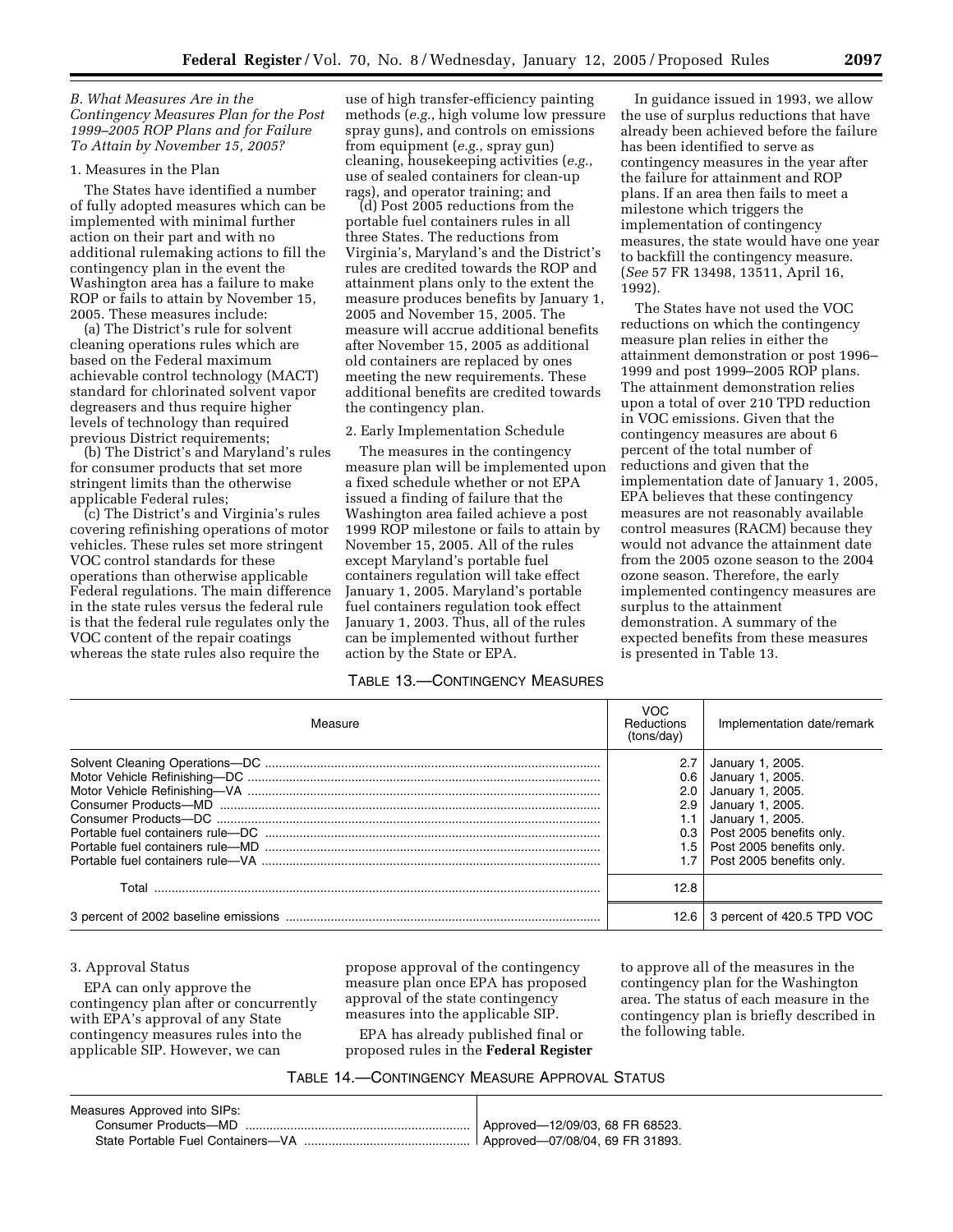| Measures Proposed for Approval into SIPs: |  |
|-------------------------------------------|--|
|                                           |  |
|                                           |  |
|                                           |  |
|                                           |  |
|                                           |  |

TABLE 14.—CONTINGENCY MEASURE APPROVAL STATUS—Continued

#### 4. Conclusion

EPA is proposing to approve the contingency plan as containing adopted and implemented measures to address the contingency measure requirements in the event the Washington area fails to attain the 1-hour ozone NAAQS by November 15, 2005 and for any future failures to achieve ROP or a ROP milestone. Any final approval is contingent upon approval of sufficient State measures to achieve the 3 percent of baseline emission requirement. To have sufficient measures to achieve the 3 percent of baseline emission requirement, EPA will have promulgate final rules approving all of the measures listed in Tables 12 and 13.

### **VI. Vehicle Miles Traveled (VMT) Offset SIP and Transportation Control Measures (TCMs)**

### *A. What Is a VMT Offset SIP?*

Section 182(d)(1)(A) of the Act requires states containing ozone nonattainment areas classified as severe, pursuant to section 181(a) of the Act, to adopt transportation control strategies and TCMs to offset increases in emissions resulting from growth in VMT or numbers of vehicle trips and to obtain reductions in motor vehicle emissions as necessary (in combination with other emission reduction requirements) to comply with the Act's ROP milestones and attainment demonstration requirements. Our interpretation of section 182(d)(1)(A) is discussed in the April 16, 1992, General Preamble (57 FR 13498). Section  $182(d)(1)(A)$  of the Act specifies submission of the VMT Offset SIP by November 15, 1992, for any severe and above ozone nonattainment area. However, EPA has concluded that section 182(i) of the Act authorizes EPA to adjust applicable deadlines (other than attainment dates) to the extent such adjustment is necessary or appropriate to assure consistency among the required submissions of new requirements applicable to an area which has been reclassified. In the final rule reclassifying the Washington area to severe nonattainment, EPA established the submission deadline of

March 1, 2004 for the section 182(d)(1) SIP revision as EPA set for all the other new SIP revision elements applicable to reclassified area. *See* 68 FR 3410 at 3422, January 24, 2004.

# *B. EPA's Analysis of VMT Offset SIP in the 2004 SIP Revisions*

In the ''General Preamble'' EPA explained how States are to demonstrate that the VMT requirement is satisfied. Sufficient measures must be adopted so projected motor vehicle VOC emissions will stay beneath a "ceiling level" established through modeling of mandated transportation-related controls. When growth in VMT and vehicle trips would otherwise cause a motor vehicle emissions upturn, this upturn must be prevented, or offset, by TCMs. If projected total motor vehicle emissions during the ozone season in one year are not higher than during the previous ozone season due to the control measures in the SIP, the VMT Offset requirement is satisfied. In order to make these projections, a curve of vehicle emissions is modeled to represent the effects of required reductions from the following mandatory programs: an enhanced performance standard vehicle I/M program, Phase 2 RVP, RFG, and the FMVCP. (*See* 57 FR 13498 at 13521– 13523, April 16, 1992.) As described in the General Preamble, the purpose of section  $182(d)(1)(A)$  of the Act is to prevent growth in motor vehicle emissions from negating the emissions reduction benefits of the federally mandated programs in the Act. EPA believes it is appropriate to interpret the VMT Offset SIP provisions of the Act to account for how States can practicably comply with each of the provision's elements.

A detailed description of the States' VMT offset SIPs for the Washington area and our evaluation of how those SIPs satisfy the applicable requirements of the Act and EPA's guidance is provided in the TSD prepared in support of this rulemaking. That TSD is available in the E-Docket of this rulemaking and from the EPA Regional Office listed in Addresses section of this document.

The States' plans show, and EPA's evaluation confirms, that the modeled curve for the Washington area does not turn upward (indicating the control programs are offsetting increases in emission from growth in VMT). Therefore, no TCMs would be necessary to offset emissions from growth in VMT under section 182(d)(1)(A). However, the District, Maryland and Virginia have chosen to include certain TCMs as measures to help meet the ROP and attainment requirements.

#### *C. What TCMs Are Part of the SIP?*

Typical TCMs included in the plans are bicycle racks on buses and at transit stations, park-and-ride lots, additional bus shelters, additional bicycle lanes, purchase of compressed natural gas buses to replace diesel fueled buses, and additional/improved side walks to encourage walking. The TCMs also include outfitting 866 buses with continuously regenerating filters and the use of ultra-low sulfur diesel fuel. The TCMs are described in more detail in Appendix H of the revised plan document, entitled, ''Revised State Implementation Plan (SIP) Revision, Phase I Attainment Plan for the Washington DC-MD-VA Nonattainment Area'' dated April 16, 1999 (''April 1999 Post-1996 Plan''). This plan was submitted as a SIP revision on May 25, 1999, May 20, 1999, and on May 25, 1999 by the District, Maryland and Virginia, respectively. Further TCMs in the February 19, 2004 plan, are described in section 7.5 and Appendix G of that document. The February 19, 2004 plan was submitted as a SIP revision on February 24, 2004 by Maryland, and on February 25, 2004 by the District and Virginia.

EPA concludes that the States have submitted sufficient TCMs to meet the requirement of section  $182(d)(1)(A)$  of the Act. EPA is proposing to approve the VMT Offset SIP submitted by the States on the dates listed in Table 2 of this document.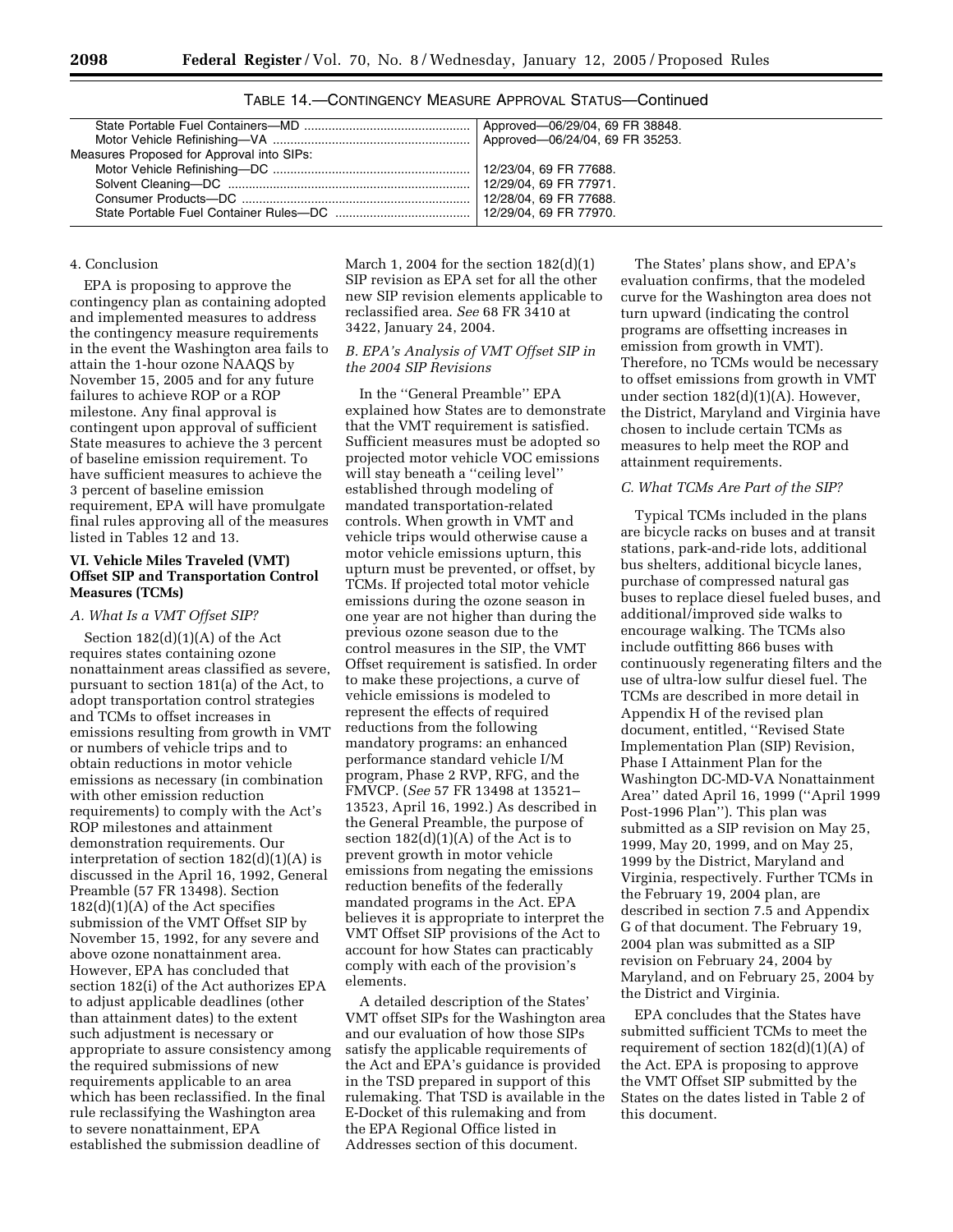# **VII. Motor Vehicle Emissions Budgets (MVEBs)**

#### *A. Background on Transportation Conformity*

#### 1. What Is Transportation Conformity?

Transportation conformity is a CAA requirement for metropolitan planning organizations and the U.S. Department of Transportation to ensure that federally supported highway and transit activities are consistent with (''conform to'') the SIP. Conformity to a SIP means that an action will not cause or contribute to new violations; worsen existing violations; or delay timely attainment. The conformity requirements are established by CAA section 176(c). We issued the transportation conformity rule (40 CFR part 93) to implement this CAA requirement.

2. What Are Motor Vehicle Emissions Budgets?

As described in the CAA and our conformity rule, control strategy SIPs such as ROP plans and attainment demonstrations, and maintenance plan SIPs, must establish and identify MVEBs to ensure areas continue to demonstrate ROP and reach attainment. These MVEBs are ''ceilings'' for emissions from motor vehicles, and are used in conformity analyses to determine whether transportation plans and projects conform to the attainment, ROP, and maintenance SIPs. In order for transportation plans and projects to conform, estimated emissions from transportation plans and projects must not exceed the applicable MVEBs contained in attainment demonstration, ROP or maintenance plans.

#### 3. Which Motor Vehicle Emissions Budgets Usually Apply?

According to the transportation conformity rule, MVEBs in a submitted SIP may apply for conformity purposes even before we have approved the SIP, under certain circumstances. The MVEBs in a submitted SIP cannot be used before we have approved the SIP *or* until and unless we have found the MVEBs of the submitted SIP adequate for conformity purposes. Our process for determining adequacy is explained at 40 CFR 93.118(e) and the EPA's May 14, 1999 memo entitled, ''Conformity Guidance on Implementation of March 2, 1999 Conformity Court Decision'' as amended by 69 FR 40004, July 1, 2004. (*See* 61 FR 36117, July 9, 1996; 62 FR at 43783–43784, August 15, 1997; and 69 FR 40004 at 400038, July 1, 2004 for more details about the applicability of submitted and approved budgets.)

#### *B. What Motor Vehicle Emissions Budgets Currently Apply in the Washington Area?*

As stated elsewhere in this document, EPA's approvals of the 1996–1999 ROP plan and the earlier versions (those submitted during 1998 and 2000) of the attainment demonstration SIP revisions were vacated by the court. Therefore, the MVEBs in these SIP revisions are not currently in the approved SIP. EPA had issued adequacy findings for the MVEBs in the post 1996–1999 ROP plan and the earlier versions of the attainment demonstration SIP revisions (those submitted during 1998 and 2000) prior to our January 3, 2001 final approval (66 FR 586) of those SIPs. (*See* 64 FR 43698, August 11, 1999, and 65 FR 36439, June 8, 2000.) Even though EPA issued findings of adequacy on these budgets, EPA has always interpreted the transportation conformity rule such that a final rulemaking action approving a control strategy or maintenance plan SIP renders any prior adequacy determination made for budgets related to that particular control strategy or maintenance plan SIP of no further force or effect. Instead, the final rulemaking on the SIPs governs which budgets apply for conformity purposes. We also interpret our transportation conformity rule to mean that once a SIP approval is vacated the prior adequacy determination on the vacated budgets is not resurrected.

Therefore, the only MVEBs in the approved SIPs for the Washington area are those for VOC in the approved 15% ROP plan for 1996. (*See* 64 FR 42629, August 5, 1999; 65 FR 44686, July 19, 2000; and 65 FR 59727, October 6, 2000.) However, on December 16, 2003 (68 FR 70012), EPA made a finding of adequacy for the 2005 ROP motor vehicle emission budgets in the SIP revisions submitted by Virginia, Maryland and the District of Columbia on August 19, 2003, September 2, 2003, and September 5, 2003, respectively (the December 16, 2003 finding of adequacy). In accordance with the transportation conformity rule, once found adequate, these 2005 MVEBs superseded the motor vehicle emissions budgets in the 15 percent ROP plan because these 2005 budgets cover a later year and are more stringent. (*See* 40 CFR 93.118)

#### *C. What Effect Will This Action Have on Motor Vehicle Emissions Budgets for the Washington Area?*

This action proposes to approve the post 1996–1999 ROP plan for the Washington area and its 1999 MVEBs

into the District of Columbia, Maryland and Virginia SIPs. This action also proposes to approve the 1999–2005 ROP plan and its 2002 and 2005 MVEBs as revisions to the District of Columbia, Maryland and Virginia SIPs. A subsequent final action to approve of the 2005 budgets in the 1999–2005 ROP plan will supersede the December 16, 2003 finding of adequacy.

Likewise, by this proposed rulemaking, EPA is also initiating the adequacy process under 40 CFR 93.118(f) for the 2005 budgets in the 1999–2005 ROP plan submitted by Maryland on February 24, 2004 and by the District and Virginia on February 25, 2004. Should EPA make a final adequacy finding on these 2005 ROP budgets, prior to taking a final action to approve them as SIP revisions, that adequacy finding would supersede the December 16, 2003 adequacy finding, and thus make the 2005 budgets in the 1999–2005 ROP plans submitted by Maryland on February 24, 2004 and by the District and Virginia on February 25, 2004 the applicable 2005 ROP budgets.

*D. What Are the NVEBs Identified in the ROP Plan for the Washington Area?* 

The motor vehicle emissions budgets for 1999 in the 1996–1999 ROP plan are 128.5 tons per day of VOC and 196.4 tons per day of  $NO<sub>X</sub>$ . The motor vehicle emissions budgets in the 1999–2005 ROP plan are:

(1) For 2002, 125.2 tons per day for VOC and 290.3 tons per day of  $NO<sub>X</sub>$ ; and

(2) For 2005, 97.4 tons per day for VOC and 234.7 tons per day of  $NO<sub>x</sub>$ .

#### **VIII. Prerequisites for Approval of the Post 1996–1999 and Post 1999–2005 ROP Plans**

Approval of the ROP plans for the Washington area also requires approval of the associated contingency plans. Therefore, EPA is proposing to approve the post 1996–1999 ROP plans, the post 1999–2005 ROP plans and the contingency measures plans submitted by the District, Maryland and Virginia for the Washington area. Approval of the ROP plans requires previous or concurrent SIP-approval of all the emission reduction measures upon which the ROP demonstrations rely. Likewise, approval of the contingency measure plans requires prior or concurrent SIP approval of the measures in those plans. With respect to other ROP plans, all of the measures are either Federal measures that have been promulgated by EPA or state measures that have been approved by EPA as SIP revisions into the District's, Maryland's and Virginia's SIPs. However, as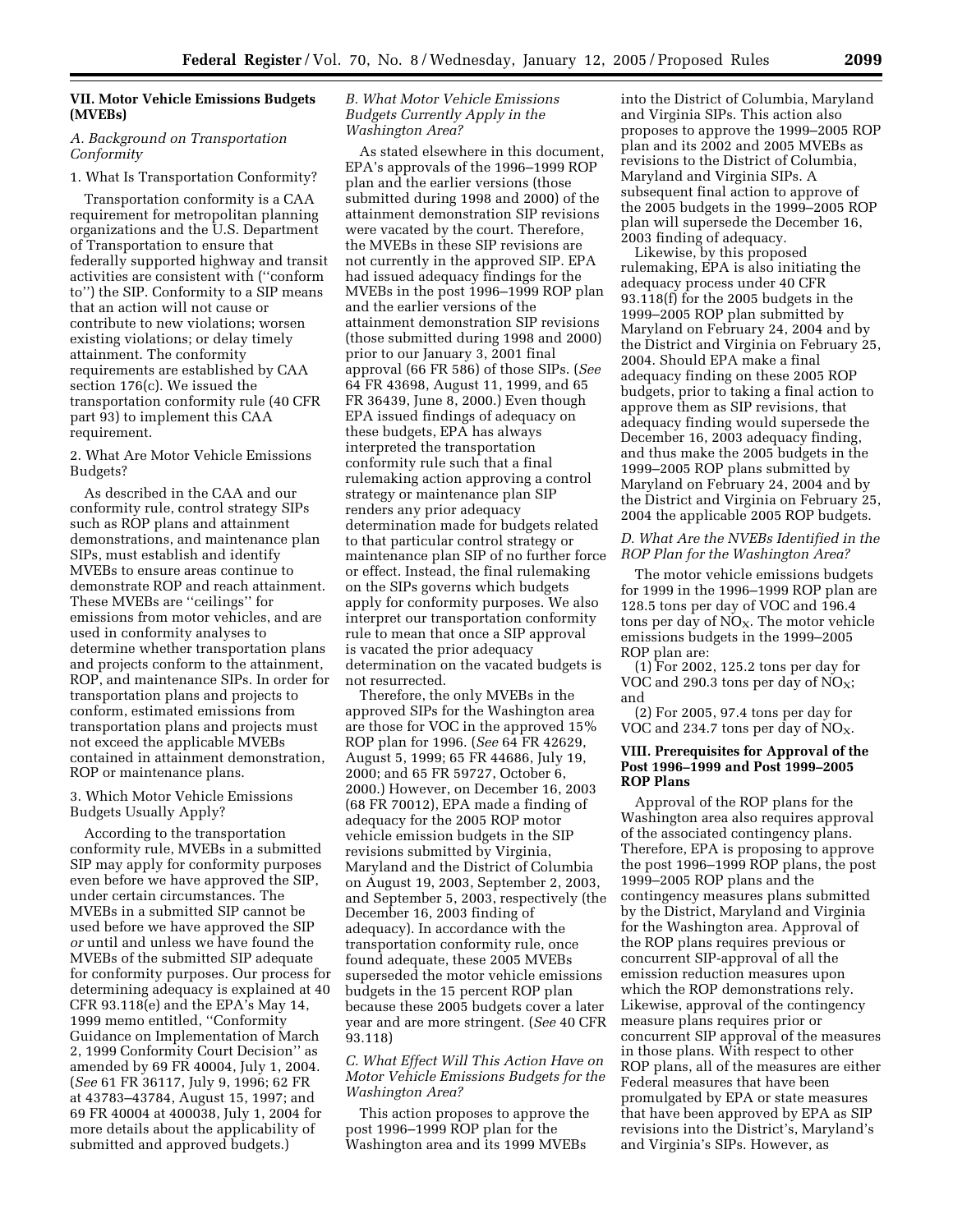discussed in section V. of this document, not all of the contingency measures have been finally approved at this time. EPA has, however, at least proposed approval of all of these measures. Final approval of the post 1996–1999 ROP plans, the post 1999– 2005 ROP plans and the contingency measures plan cannot be granted unless and until EPA has fully approved these contingency measures into the applicable SIPs.

### **IX. Proposed Actions**

#### *A. The District of Columbia—Post 1996– 1999 Rate-of-Progress Plan and TCMs*

EPA is proposing approval of the District of Columbia's 1996–1999 ROP plan SIP revision for the Washington area which was submitted on November 3, 1997, as supplemented on May 25, 1999, and the TCMs in Appendix H of the May 25, 1999 submittal. Final approval is contingent upon final approval of the contingency measure plan in the 2004 SIP revisions.

### *B. The District of Columbia—1990 Base Year Inventory Revisions*

EPA is proposing approval of the revision to the 1990 Base Year Emissions Inventory submitted by the District of Columbia on September 5, 2003 as supplemented on February 25, 2004.

### *C. The District of Columbia—Post 1999– 2005 Rate-of-Progress Plan and TCMs*

EPA is proposing approval of the District of Columbia's post 1999–2005 ROP plan SIP revision for the Washington area which was submitted on September 5, 2003 as supplemented on February 25, 2004 and the TCMs in Appendix J of the February 25, 2004 submittal. Final approval is contingent upon final approval of the contingency measure plan in the 2004 SIP revisions.

## *D. The District of Columbia—VMT Offset SIP*

EPA is proposing to determine that the District of Columbia has adopted sufficient TCMs to address growth in VMT and number of vehicle trips as required under section  $182(d)(1)(A)$ .

# *E. The District of Columbia— Contingency Measure Plan*

EPA is proposing approval of the District of Columbia's contingency measure plan SIP revision for the Washington area which was submitted on September 5, 2003, as supplemented on February 25, 2004. Final approval is contingent upon final approval of enough measures in the contingency measure plan to represent a 3 percent reduction of the 2002 baseline

emissions and final approval of the following measures identified by the District of Columbia as measures in the plan: The District's rules for consumer products, motor vehicle refinishing, AIM, solvent cleaning and portable fuel containers.

#### *F. Maryland—Post 1996–1999 Rate-of-Progress Plan and TCMs*

EPA is proposing approval of Maryland's post 1996–1999 ROP plan SIP revision for the Washington area which was submitted on December 24, 1997, as supplemented on May 20, 1999, and the TCMs in Appendix H of the May 20, 1999 submittal. Final approval is contingent upon final approval of the contingency measure plan in the 2004 SIP revision.

### *G. Maryland—1990 Base Year Inventory Revisions*

EPA is proposing approval of the revision to the 1990 Base Year Emissions Inventory submitted by Maryland on September 2, 2003 as supplemented on February 24, 2004.

### *H. Maryland—Post 1999–2005 Rate-of-Progress Plan and TCMs*

EPA is proposing approval of Maryland's post 1999–2005 ROP plan SIP revision for the Washington area which was submitted on September 2, 2003 as supplemented on February 24, 2004 and the TCMs in Appendix J of the February 24, 2004 submittal. Final approval is contingent upon final approval of the contingency measure plan in the 2004 SIP revisions.

#### *I. Maryland—VMT Offset SIP*

EPA is proposing to determine that Maryland has adopted sufficient TCMs to address growth in VMT and number of vehicle trips as required under section  $182(d)(1)(A)$ .

#### *J. Maryland—Contingency Measure Plan*

EPA is proposing approval of Maryland's contingency measure plan SIP revision for the Washington area which was submitted on September 3, 2003, as supplemented on February 24, 2004. Final approval is contingent upon final approval of enough measures in the contingency measure plan to represent the 3 percent reduction of the 2002 baseline emissions and of the following measures identified by Maryland as measures in the plan: Maryland's rules for consumer products, AIM, and portable fuel containers.

# *K. Virginia—Post 1996–1999 Rate-of-Progress Plan and TCMs*

EPA is proposing approval of Virginia's post 1996–1999 ROP plan SIP revision for the Washington area which was submitted on December 29, 1997, as supplemented on May 25, 1999, and the TCMs in Appendix H of the May 25, 1999 submittal. Final approval is contingent upon final approval of the contingency measure plan in the 2004 SIP revisions.

#### *L. Virginia—1990 Base Year Inventory Revisions*

EPA is proposing approval of the revision to the 1990 Base Year Emissions Inventory submitted by Virginia on August 19, 2003 as supplemented on February 25, 2004.

# *M. Virginia—Post 1999–2005 Rate-of-Progress Plan and TCMs*

EPA is proposing approval of Virginia's post 1999–2005 ROP plan SIP revision for the Washington area which was submitted on August 19, 2003 as supplemented on February 25, 2004 and the TCMs in Appendix J of the February 25, 2004 submittal. Final approval is contingent upon final approval of the contingency measure plan in the 2004 SIP revisions.

## *N. Virginia—VMT Offset SIP*

EPA is proposing to determine that Virginia has adopted sufficient transportation control measures necessary to address growth in VMT and number of vehicle trips as required under section  $182(d)(1)(A)$ .

#### *O. Virginia—Contingency Measure Plan*

EPA is proposing approval of Virginia's contingency measure plan SIP revision for the Washington area which was submitted on August 19, 2003, as supplemented on February 25, 2004. Final approval is contingent upon final approval of enough measures in the contingency measure plan to represent the 3 percent reduction of the 2002 baseline emissions and of the following measures identified by Virginia as measures in the plan: Virginia's rules for motor vehicle refinishing, AIM, solvent cleaning and portable fuel containers.

# *P. Motor Vehicle Emissions Budgets*

EPA is proposing to approve the MVEBs established and identified in the Post 1996–1999 and Post 1999–2005 ROP Plans for the Washington area submitted by the District, Maryland and Virginia on the dates as provided in this document. The MVEBs for 1999 in the 1996–1999 ROP plan are 128.5 tons per day of VOC and 196.4 tons per day of  $NO<sub>X</sub>$ . The MVEBs in the 1999–2005 ROP plan are:

(1) For 2002, 125.2 tons per day for VOC and 290.3 tons per day of  $NO<sub>X</sub>$ ; and